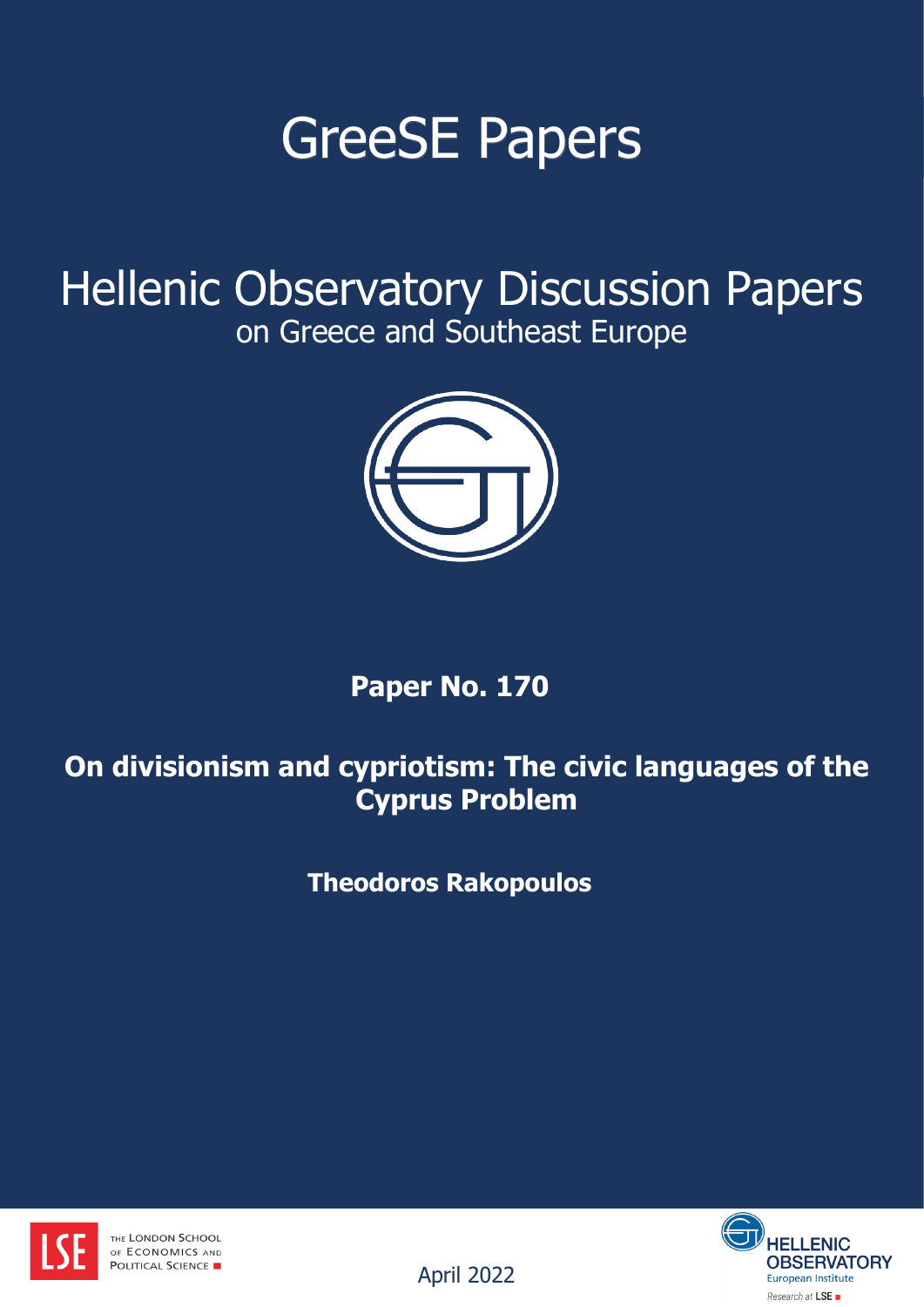

# **On divisionism and cypriotism: The civic languages of the Cyprus Problem**

**Theodoros Rakopoulos**

GreeSE Paper No. 170

Hellenic Observatory Papers on Greece and Southeast Europe

All views expressed in this paper are those of the authors and do not necessarily represent the views of the Hellenic Observatory or the LSE © Theodoros Rakopoulos



THE LONDON SCHOOL OF ECONOMICS AND **POLITICAL SCIENCE**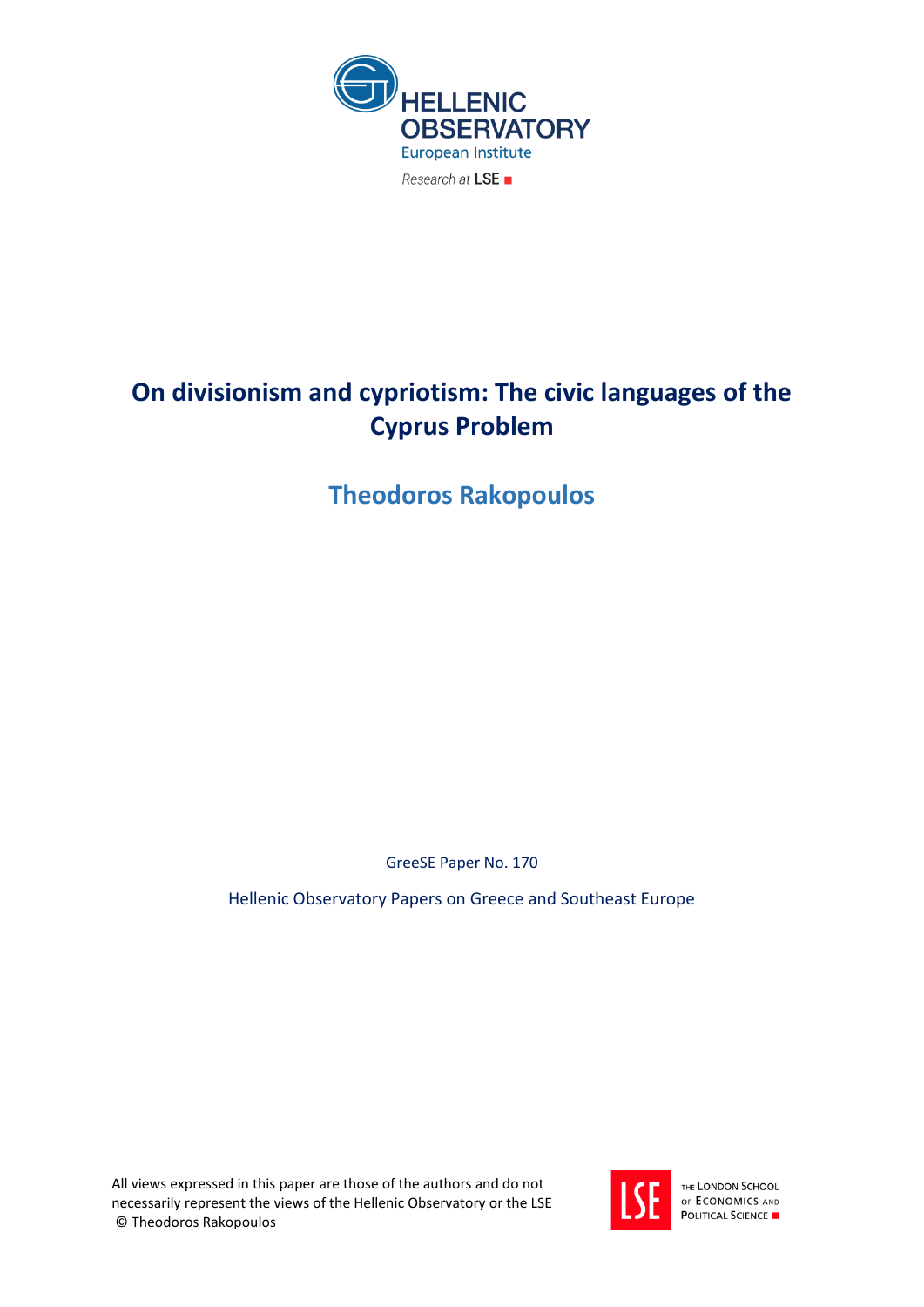# **Contents**

| 5. Concluding thoughts: Understanding the local language[s] of "nationalism[s]".24 |  |
|------------------------------------------------------------------------------------|--|
|                                                                                    |  |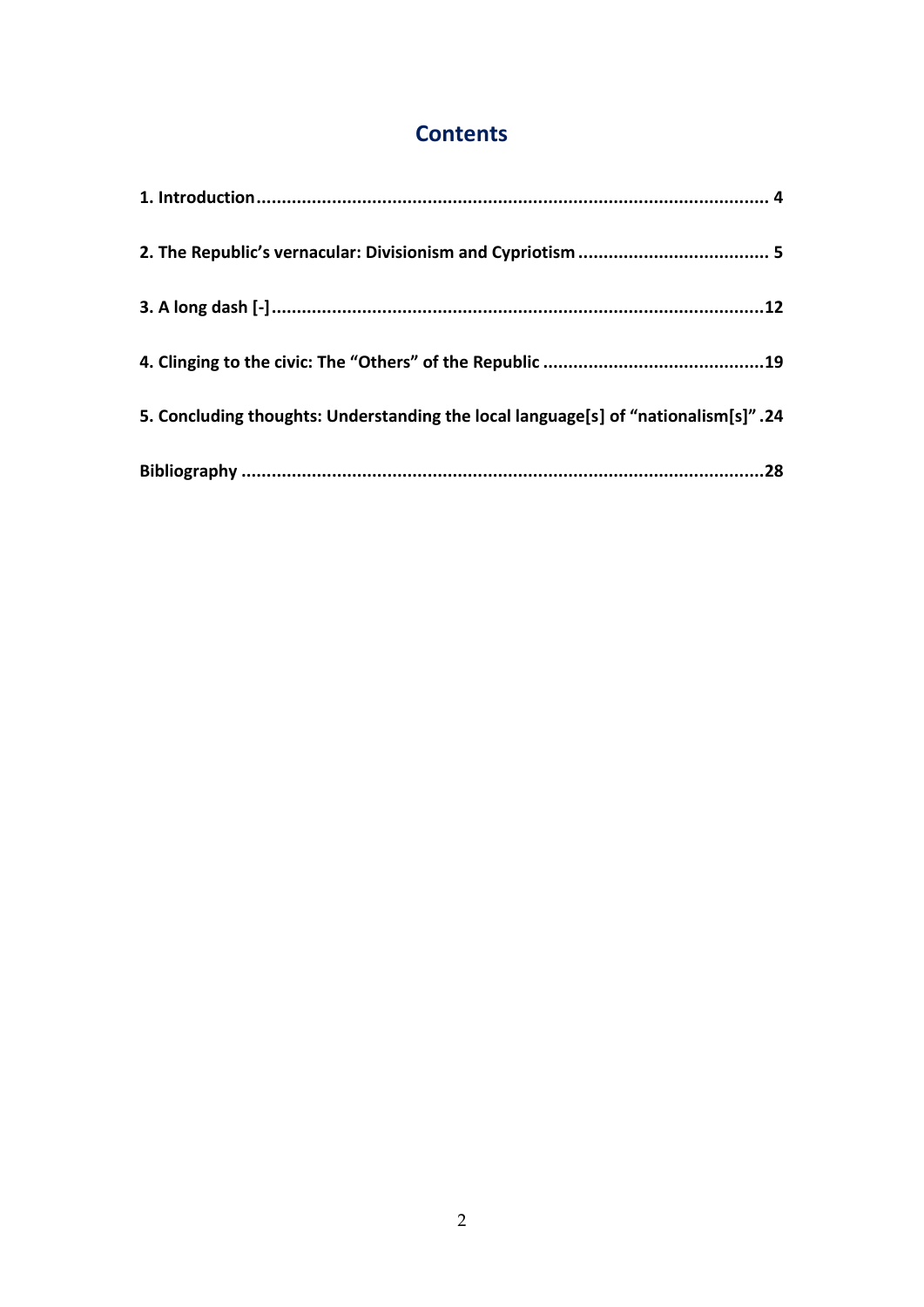# **On divisionism and cypriotism: The civic languages of the Cyprus Problem**

### **Theodoros Rakopoulos<sup>1</sup>**

#### **ABSTRACT**

This article analyses the two main vernacular poles through which the Greek-Cypriot population engages with statehood, and thus the Cyprus Problem. Using ethnography, I dissect two versions of "nationalist" cultural ethos, which, while pertinent to the post-colonial condition generally, are largely unknown outside Cyprus. These concern on the one hand the idea of divisionism and on the other that of cypriotism. I specifically show how the bicommunal nature of the state in Cyprus finds emic continuity among certain Greek-Cypriots that adhere to a non-nation-bound loyalty glossed as cypriotism, while I illustrate how dividing techniques of conventional nationalist rhetoric operate among other Greek-Cypriots. I also briefly discuss how such vernacular experiences of nationhood and statehood reverberate among Turkish-Cypriots and Turks (the state's "Others") and consider the ways this affects the Republic. The article therefore contributes to understanding the political vernacular in the post-colonial and post-conflict context of Cyprus, and highlights from below the local "languages" pertaining to the Cyprus Problem.

 $1$  Associate Professor, Department of Social Anthropology, University of Oslo. Email: theodoros.rakopoulos@sai.uio.no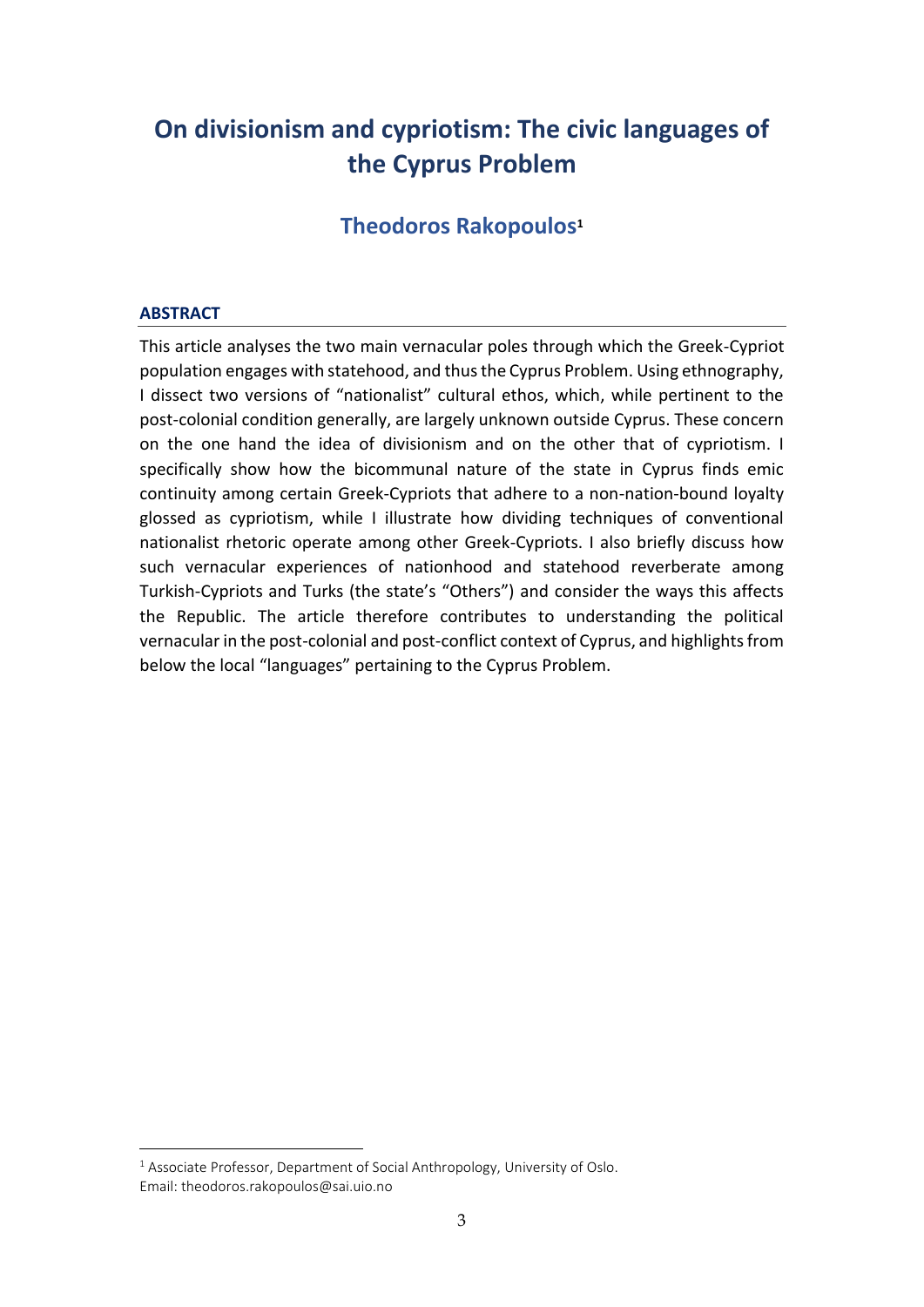#### <span id="page-4-0"></span>1. Introduction

This paper proposes a historical ethnographic way to rethink 'nationalism' in postcolonial, post-conflict settings. Focusing on the emic ways people claim and articulate state symbols, it moves beyond 'nationalism' to critically analyse statehood in the everyday. I specifically pay attention to the two main vernacular ways through which Greek-Cypriots conceptually engage with the "Cyprus Problem" (the island's division for more than 47, or in other readings 58, years). I firstly show how the bicommunal nature of the state in Cyprus finds emic loyalty among certain people politically inclined towards "cypriotism", an idea premised on a nationhood-defying constitutional bicommunalism. I also show how dividing techniques of rhetoric and everyday practice among some Greek-Cypriots posit Turkish-Cypriots (and Turks) as culprits for the Republic of Cyprus, and consequently I discuss the conceptual and political underpinnings of "divisionism", the tacit recognition of the UN Buffer Zone as a state border. The paper aims to contribute to understandings of the political vernacular in post-colonial contexts and is in discussion with scholarship focusing on statehood in the Greek historical experience, as well as in post-colonial settings elsewhere. Paying attention to the dividing and converging ways of thinking about the state(s) can possibly help to move beyond analyses relying on 'nationalism' as an overarching concept in understanding the local languages of states in conflict.

There is one question that could encapsulate much of the above: Can you have two states in one country? The modernist egalitarian premise and promise for polities has been clear: democratic representation and stability is better guaranteed when country and state coincide. The historical compromise between the romantic Heimat and the civic state has yielded different forms of modern countries all operating on an agenda of the nation-state as the main unit. The Hellenic Republic is a typical example. The Republic of Cyprus is not.

Understanding and hopefully solving the Cyprus Problem might lie in precisely acknowledging and accepting that not all countries in the world are supposed to follow the typical nation-state solution, a stale blueprint that the Cypriot post-colonial condition and its post-conflict Problem has long overcome. Listening to the grassroots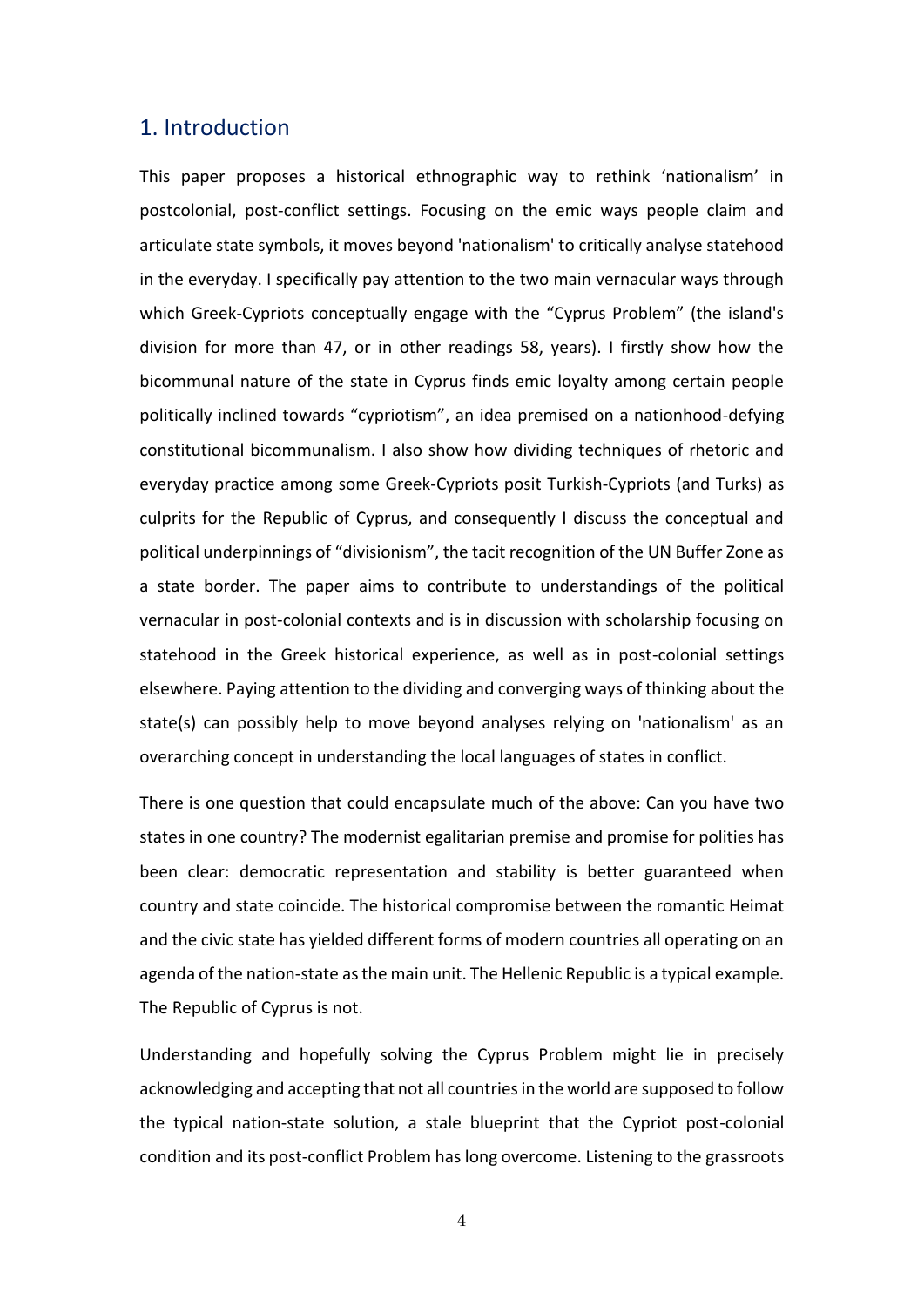voices that speak a civic language profoundly different from that of Greece (or Turkey, for that matter), and thus comprehending the vernacular "nationalisms" of the island might help in this task, and this is what I intend to do in this essay.

### <span id="page-5-0"></span>2. The Republic's vernacular: Divisionism and Cypriotism

In April 2019, in the course of a few days, I participated in two events of political dissent in Nicosia. The first one was unique to the tragic specifics of a horrid set of events (or rather, the public revelation and discussion thereof) that took place in April 2019. In what is by far the bloodiest case of serial killing in the island's peacetime history, in March of the same year, it was revealed that a 35-year-old man had assassinated seven immigrant domestic labourers, in a spray of racist and misogynist violence. The killed women included many Filipinas as well as a Romanian, while among the victims were the two infant daughters of two women. The bodies were found after the killer was captured.

On Great Friday, according to Greek Orthodox customs, the year's most solemn day, an event was spontaneously orchestrated in front of the Presidential Palace at Nicosia. I attended the demonstration with friends; we drove from Limassol to join about 1500 people, gathered outside the gates of the Palace. Many Filipinas were present, holding candles; many Cypriots, angered and ashamed, were calling for the resignation of the Minister for Justice. Απ' ον αντρέπεται, ο κόσμος έν' δικός του [He who feels shame, can go far in life], a popular Greek-Cypriot saying, was written on a banner, held by an aged demonstrator. The deep sense of indignation for state and social secrets was now in the open (cf Bryant 2010b).

President Nicos Anastasiades was abroad, ironically meeting the Presidents of Russia and China in Beijing to talk, among other things, about the development of the citizenship by investment programme of the Republic – "the President is in China to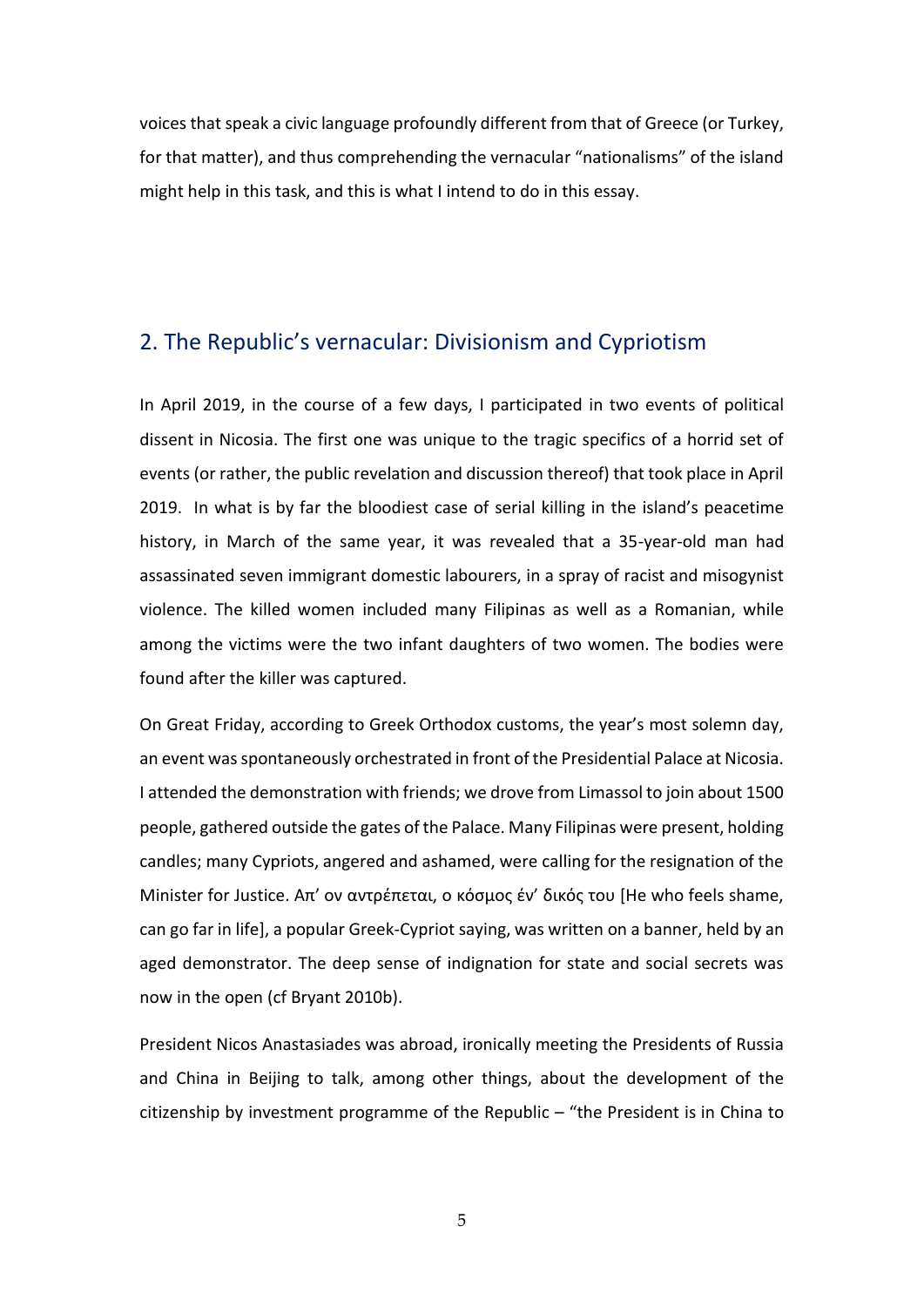sell passports", as a friend present in the demonstration shouted out<sup>2</sup>. Meanwhile, as demonstrators pointed out to me, domestic workers who lived in the island for years were not only not naturalized but massively oppressed; and now, it was revealed, were being killed or were going missing.

Nikos Metaxas, the serial killer, was a professional lieutenant with the National Guard, the Republic of Cyprus' (henceforth RoC) army, instituted in 1964 after the intercommunal violent clashes. He thus held a respected position at the service of the Republic. His case revealed a larger rift in the heart of Greek-Cypriot society: police investigation on the case unearthed that between 2000 and 2019 there had been 35 disappearances of young women in the Southern part of the island.

At the time of the event, 27 women were reported missing, and their names were glumly read in public during the demonstration, for a moment of silence, among sobbing immigrants and citizens alike. There was a sense in the crowd that a servant of the state was a killer, and a few young anarchists associated with Nicosia's old town told me "this is a killer state". There were many scales of concern here, not least because the violence opened some self-criticism for the treatment of foreign domestic workers and the "image of the country internationally", in a country where memories of violence and of bodies found or investigated have left scars on the body politic (Sant-Cassia 2005, but also 1993). In fact, this anxiety was shared across political confines, as many people raised it with me<sup>3</sup>.

Many in the demonstration felt that the President and the elite political class formed around the Greek-Cypriot political establishment were responsible for both institutional racism and associated "divisionist" policies. In fact, demonstrators felt that the racism of the "Greek-Cypriot state", traced in a number of factors (the absentee President, the killer sergeant, the indifferent police) was in a conceptual and political continuum with "divisionism" – the institutional racism towards Turkish Cypriots and the tacit promotion of a Greek-only Cyprus. Divisionism, in that context,

<sup>&</sup>lt;sup>2</sup> The Citizenship by Investment Programme (CIP), or the golden passport programme of Cyprus lasted 13 years until it was cancelled in late 2020 due to scandals (see Rakopoulos 2021 and forthcoming).

<sup>&</sup>lt;sup>3</sup> The New York Post and the BBC reported on the mass murdering.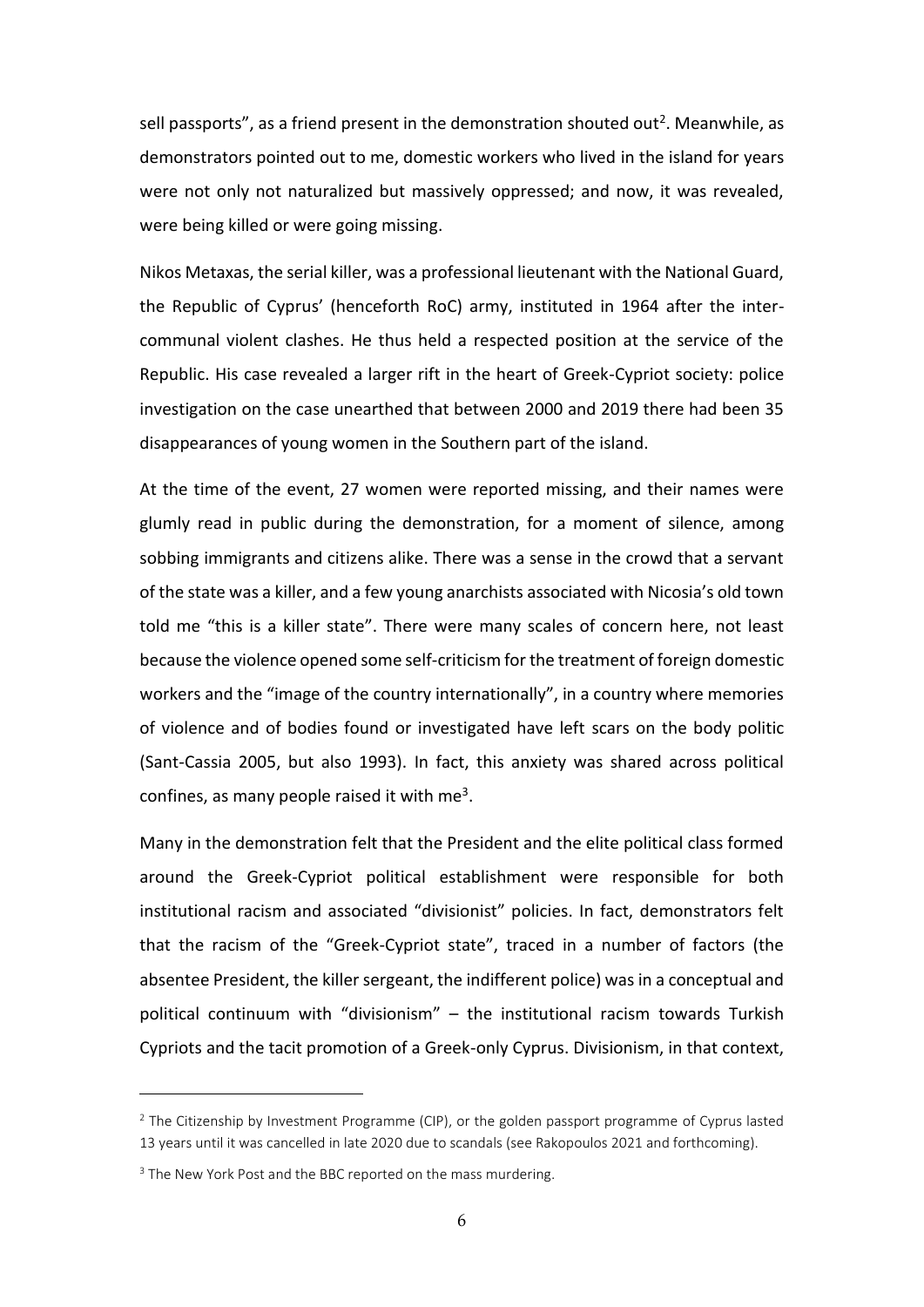was the lack of tolerance for diversity and co-existence, and the promotion of a onenation-only vision for Cyprus. A point to which I shall return below.

The second event where potential internationalism and domestic politics converged with each other was well-instituted and routine, in some sense, while at the same time unique to the inherent internationalism of Cypriot left-wing politics: the 1st of May demonstration in the (double) capital's centre. The 1st of May is the one annual event that the parties of the Left on both sides of the Green Line celebrate and utilize to display the potential for bicommunal political cooperation and common class interests across the border. The gathering of the two different marches was on the neutral ground of the Dead Zone, i.e. the UN Buffer Zone between the two communities and their respective 'states' – a state proper in southern Nicosia, an illicit statal form in the north part of the city (Papadakis 2005, Demetriou 2007). Just past the Paphos gate of the Walled City, the so-called Green Line, coincides with the Old City's medieval walls. This way, the boundary looks and feels like an ancient border, literally sealing out each of the two sides, the bastion being one major point of reference of that division. I followed the banners of AKEL, clearly the main political party promoting bicommunalism across the Green Line (see Charalambous and Ioannou 2018; cf Bryant 2010a: 164-165), and mingled with friends as we marched from central Nicosia's Elefhterias square towards the Line.

As the two marches were merging into one colourful demonstration in bilingual solidarity, we realised that we were being watched from the Venetian walls, and specifically from the bastion, were many residents of Northern Nicosia (Lefkoşa) had gathered. Two of them had brought and were waving large red flags of Turkey, expressing their disapproval and suggesting active resistance to the bicommunalist rhetoric from a classic, staunch nationalist take. One yelled at some point "faşizm". The flags waving underneath the Venetian bastion, carried by the T/C, G/C and other demonstrators, were depicting "one Cyprus", a unified item, geographical entity and object of unitary political desire. The flags waved by the Turkish (or T/C) nationalists on the bastion were re-ethnicising the debate, rejecting the Cypriotism of the Leftists for a divisionist nationalism.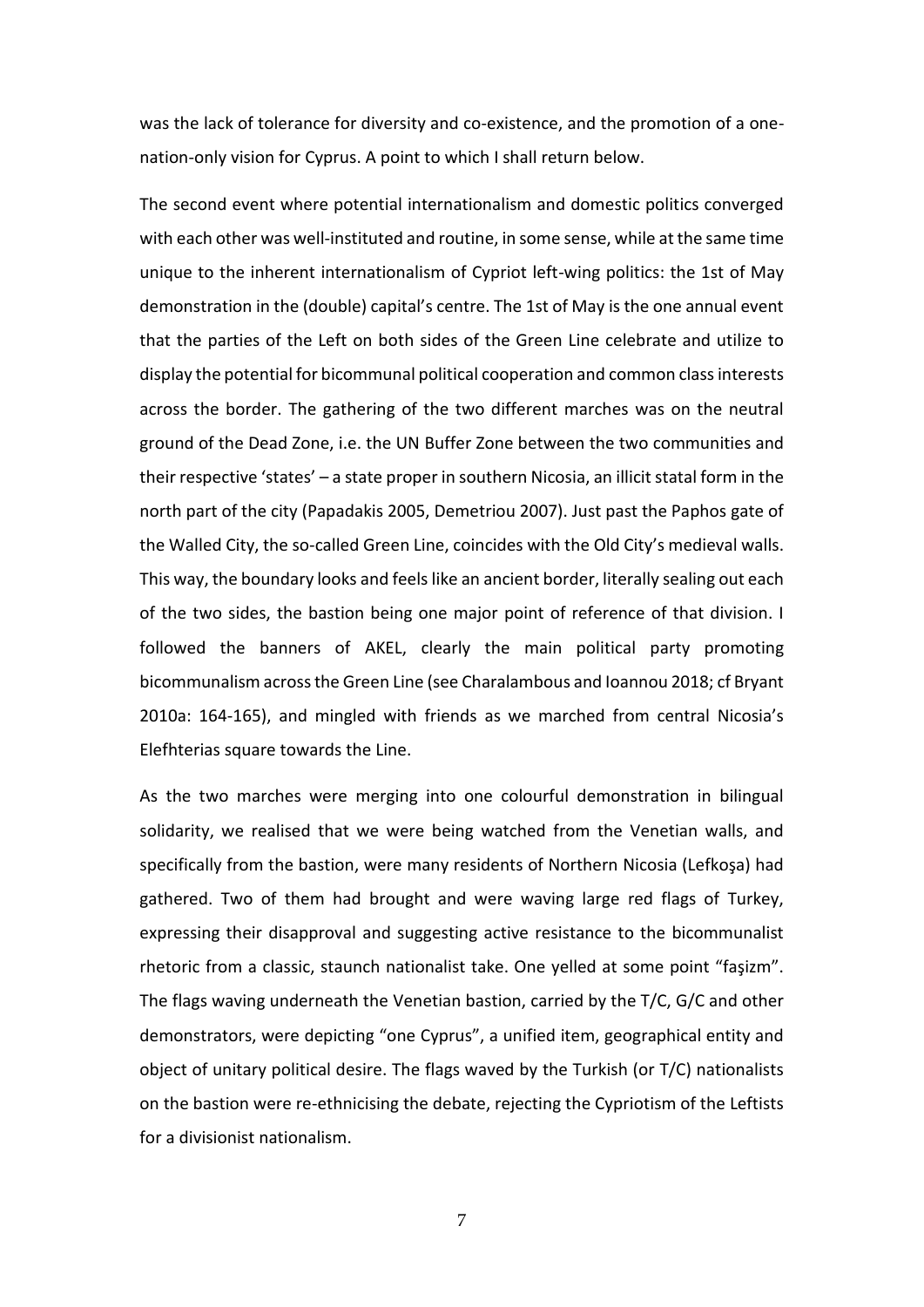Divisionism (dihotomismos) is a notion with quite some history in Cyprus, although it has been solidified with an -ism suffixed word only of recent (see Ioannou 2020 for arguably the most eloquent analysis of the term to date.) Since the late 1950s' idea of taksim (division), popular with the nationalist component in the Turkish-Cypriot community, visions of a permanently divided Cyprus have been part of the main political lexicon. In fact, divisionism is the official state ideology for the Northern regime: both the state's official rhetoric and the current (2021) right-wing ruling party's motto, promote an island where two permanent states exist, recognised erga omnes. Among Greek Cypriots, outright divisionism is avoided and divisionary visions are more tacit, given that the Republic's official line is that of a "united Cyprus". I would thus define G/C divisionism as the political culture, that permits the conceptual and affective breakup of island as a bicommunal entity, and the solidification of division between its two main communities. In divisionism, what Cypriots characteristically call the surrounding atmosphere (i perirreousa atmosfaira), a certain ambience and flair in the political climate and public sphere is key. Divisionism, in that respect, is an affective state (Navaro-Yashin 2012). Divisionism and its predecessor and prerequisite, rejectionism (aporriptismos) are conservative ideas. Rejectionism stems from a nationalist ethos that requires maximalist ethnic-based "solutions" for the Cyprus Problem.

Cypriotism, instead, evokes a progressive lexicon and cultural reference, although it is not necessarily left-wing: many among the richest and most privileged citizens of the island have been Cypriocentrics very early on – at the conception of the Republic in 1960. Those early independentists, in fact, outraged the Helleno-centric George Seferis, whose eye was on the island. The idea to distance the island conceptually and culturally, as well as politically, from the 'motherlands' in Greece and Turkey has been at the centre of this conceptual struggle. In many ways, for Greek-Cypriots the idea of Cypriotism was to simply align with the geographic distance from Greece already in place; as one interlocutor told me, "to see Cyprus on the map" – and thus, as Panayiotou argues, as a border island society (Panayiotou 2005, 2012).

Cypriotism has a radical version, mostly expressed through AKEL and some organic intellectuals sympathetic to the party (Trimikliniotis 2019, as well as Panayiotou 2007),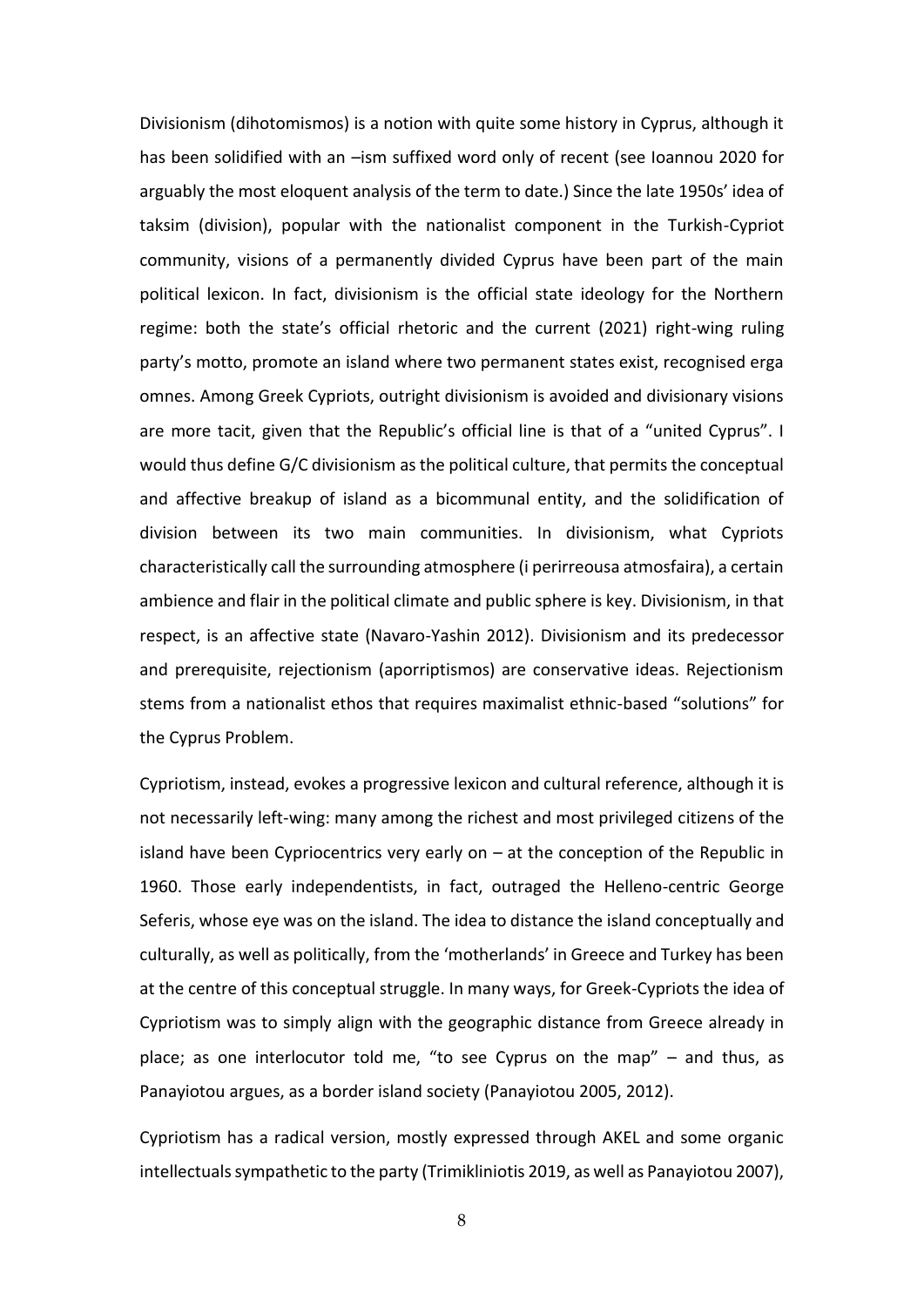but also covering the social area to the left of AKEL. The most succinct and possibly creative phrase of a radical cypriotist lexicon is one that the late Kostis Achniotis, lifelong activist for the reunification cause wrote: "Cypriotism is the arrogance of those at the margins". The phrase, written on the man's grave, emanates the idea of being on the right side of history, but also being branched in a permanent, if proud minority, a position many left-leaning cypriotists claim for themselves. The post-1974 reverberations of cypriothood are the underlying cultural politics of cypriotism as a political expression for self-government and civic statehood.

Cypriothood, of course, has many lives and aspects, many faces and meanings. These can vary and contradict one another. They can be associated with self-government from a radical left perspective (the ideas, for instance, of AKEL's leading member Adam Adamantos in the early 1950s) or linked to international business ties raised by the Limassolian entrepreneur Lanitis in the early 1960s. They can even include contemporary formations of G/C nationalism (one bereft of and beyond Enosis) in terms of Tassos Papadopoulos' 2004 referendum state of the union in front of the Cypriot flag and a photo of a bombed Presidential Palace, as well as, anarchist groups in Faneromeni square, and their bicommunal anti-state consensus.

Take the example of 50-year old Limassol resident Nicolas, an accountant. He would define himself as a centre-right, pro-market neoliberal; at the same time, he would be a pro-solution, bicommunalist, Cyprocentric person. In fact, Nicolas voted for AKEL due to the party's stance on the Cyprus Problem. Because of his commitment to 'the solution', Nicolas would prioritise the left's promotion of bicommunalism and was disappointed with DHSY, the party he had been a member of for 25 years, due to their lapse from a pro-solution to a tacit divisionist stance, according to him.

Nicolas was for years a central figure in promoting "golden passports", in the citizenship by investment business environment of the city of Limassol (Rakopoulos 2021, 2022). Namely, he would facilitate the purchase of 'golden' passports by wealthy foreign investors ("I have sold the most passports in Cyprus" as he told me once), as he is an employee of a major auditing company. While professionally sound in what he did, he resented that policy in private, as he found that the Citizenship by Investment business in Cyprus reinforced and was inspired by an implicit policy of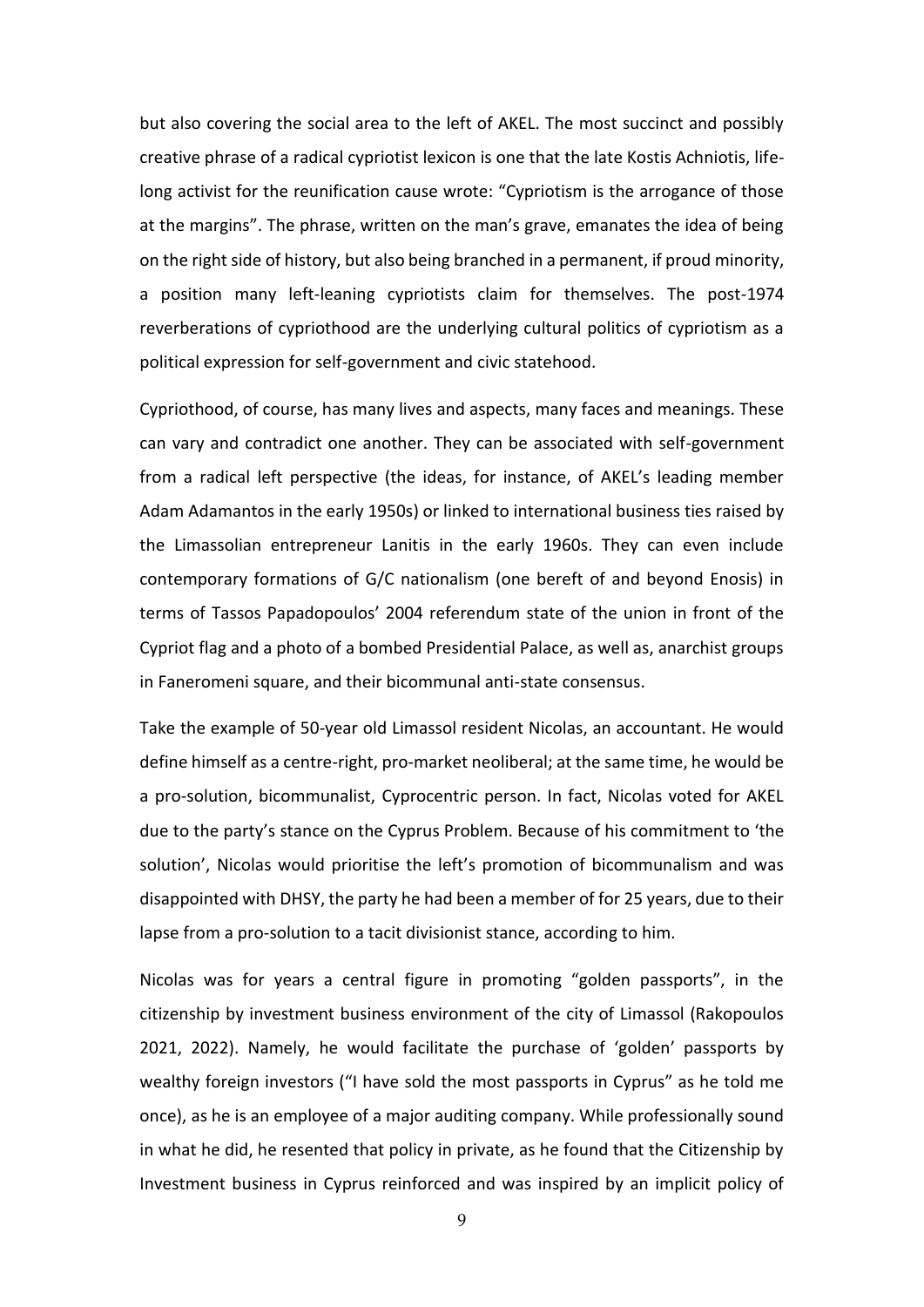divisionism (Rakopoulos 2023). Indeed, his insider version of the golden passport history offers insights to the political underpinning of the divisionist underbelly of centrist/conservative Greek-Cypriot politics:

This is the deep G/C state. The Church made the state, out of a bunch of loansharks… This is also a history that has to do with the history of important Cypriot families. Including masons. Limassol has 4 freemason lodges. The central is on Jerusalem road. The history of the [golden] passports is a history of mobilization of those forces that do not desire a solution to the Cyprus problem. It goes back to Spyros Kyprianou<sup>4</sup>.

Nicolas is a mason himself, so his references to Freemasonry articulate with how the phenomenon hides in plain sight and interlocks with other institutions (Mahmood 2012).

The commitment of politically progressive, if economically neoliberal Nicolas to solving the Cyprus Problem clashes with his engagement as a Citizenship by Investment maker, to some extent. He and my friend Nicos, also a pro-solution person, report that during 2017 there was discussion in the cafes in Limassol as to whether "if we allow the T/C in they are going to compete with us in the passport business?"

Dionysis Dionysiou, a major newspaper's director, another Limassolian, is clear: "the invention of this new Limassol is an expression of divisionism; an anti-paradigm to the solution. The only prospect is solution" [emphasis mine]. He leads the major prosolution newspaper in the island, of a liberal, centrist, Europeanist persuasion. His idea of the "new Limassol" includes the golden passport (citizenship by investment) as an expression of this divisionism.

Giorgos Nikolaou, a Nicosian who comes from the far Left, an experienced civil engineer, has similar ideas about the future  $-$  how the CIP is projected into the developments in the Cyprus problem that will take place in the coming years:

The fact that the Russians speak with Anastasiades directly might have a side effect in the kypriako… In a possible solution it would be more complicated for

<sup>&</sup>lt;sup>4</sup> A major, if disputed, statesman in G/C history, the second RoC President after Makarios for 10 years.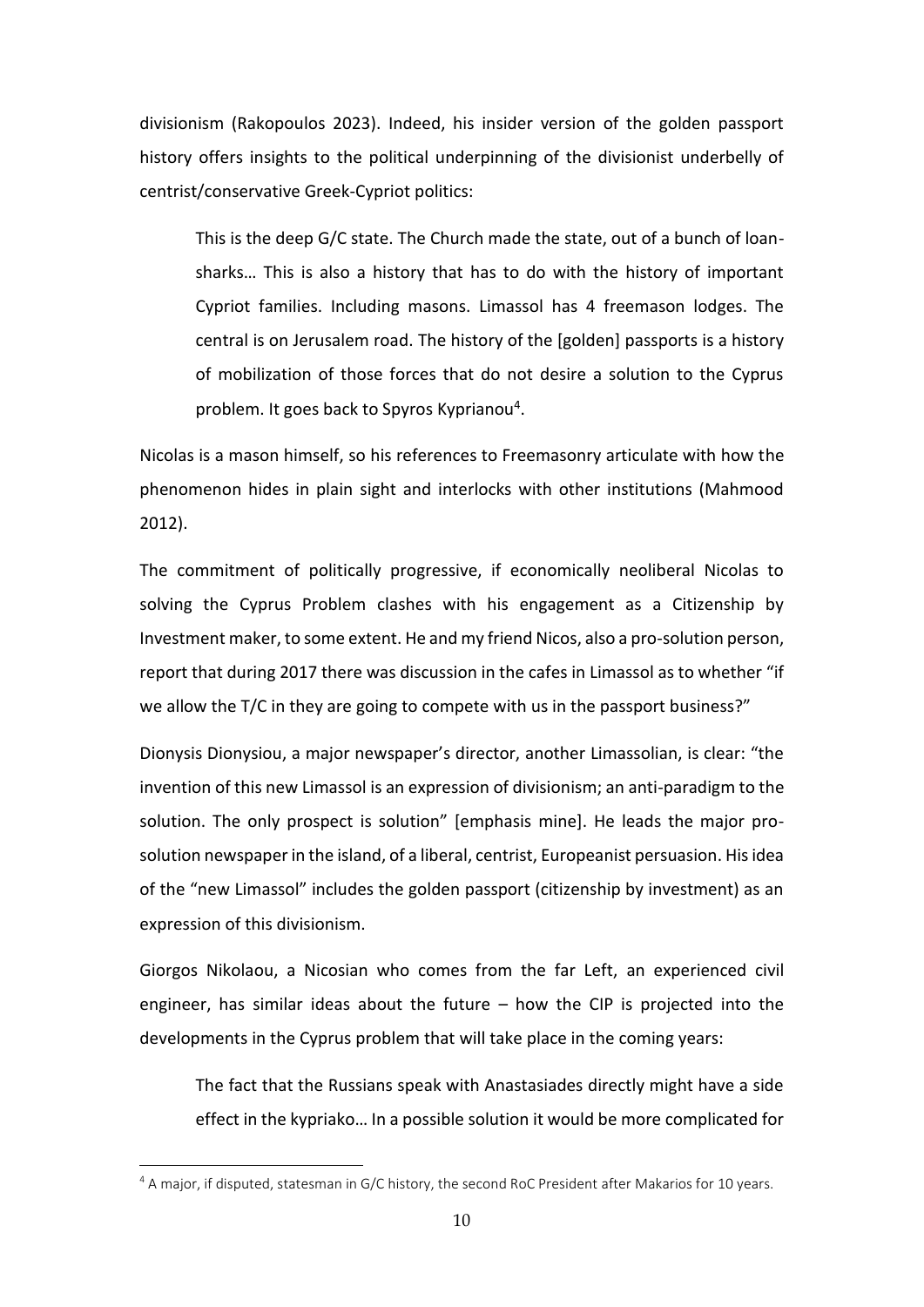them to be accountable to the Turkish Cypriots too. …The program will unsettle the new facts (dedomena). It is a new fact that is facing the new facts that are coming our way.

The above observations reflect the ideas shared with me by a major Cypriot sociologist, Andreas Panayiotou: "The geographical and historical division of Cyprus in Limassolians and refugees and its political expression in Kyprianou and Anastasiades." Both these Presidents, who essentially delayed the solution to the Cyprus Problem and the peace process, came from high browed lawyer backgrounds in the deep South, both being Limassolians, invested personally in the development of their city. While Famagustian developers have an equal share in Limassol's development, the fact remains that what a lawyer told me is "the Limassol complex", is a historical force to reckon with.

While the demonstration outside the President's Palace was at play, however, and while the President was away for business, there was a widespread sense that the commodification of Cypriot citizenship in the form of golden passports are "the business of the President" ["oi doyleies tou Proedrou"] (see Rakopoulos 2021, 2022). The concept oi douyeies (in Cypriotic) means both "the tasks" and "the works" and indeed "the jobs" of a person; it can best be translated in the Cypriot context as business<sup>5</sup>. In that respect, there is a common recognition among people of different backgrounds that "Cyprus" [as in, the Cypriot state] "is a wreck" [Η Κύπρος εν χάρβαλλον]. "Politicians' work" translates literally in the idea that this is their work as well as their oeuvre, their main means of income<sup>6</sup>.

These issues are not unique to Cyprus or to the Eastern Mediterranean in any way; the corrupt higher echelons of the Tory Party in Britain, outcomes of a system of elite cronyism, or the ways in which both major parties in the US are in cahoots with major funders in the military-industrial complex can put to shame the Cypriot particulars.

<sup>5</sup> Although the vernacularized Anglo formation μπίζινες (pronounced byziness) is also used.

 $6$  This is the case with many politicians at the higher echelons, but not necessarily – see the example of DHSY leader Averof Neofytou, professional politician, mayor of the small town Polis Chrysochous for a number of years.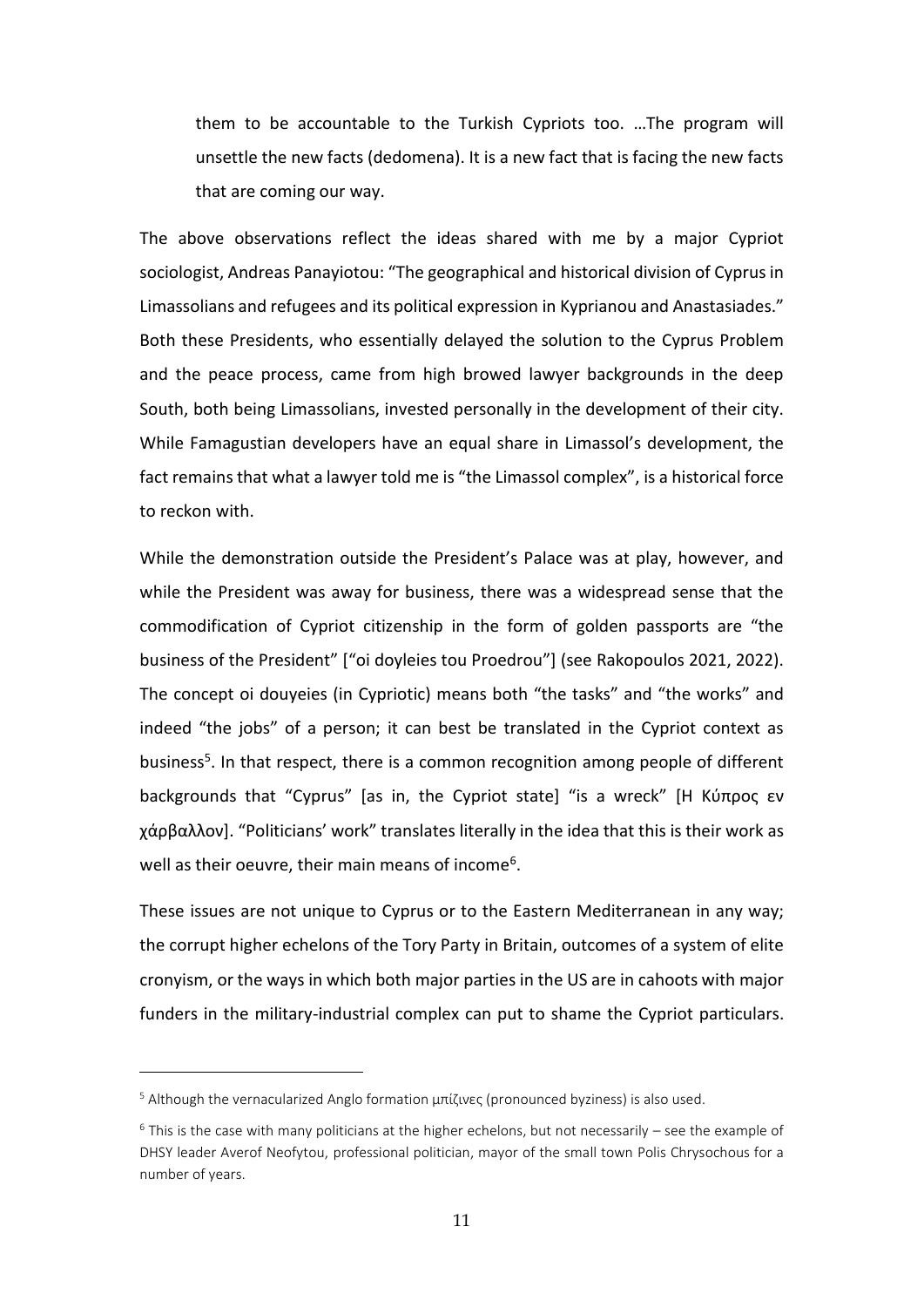My approach here is, in line with earlier work, decidedly comparative and antiexoticising, as I am trying to place the crucial component of the merger between market and state, in the form of the golden passport, in its comparative context.

### <span id="page-12-0"></span>3. A long dash [-]

This conceptual status concerns the relations between nationhood and statehood, which as mentioned in the introduction, are different in Cyprus than they are in typical nation-states like Greece. In Cyprus, there is a marked, historical and ideological distance between nation and state in the state formation of the RoC as a polity that is not a nation-state but a bicommunal entity. Put it that way: the dash, the [-] symbol between "nation" and "state", indicates a connection between the two notions, as well as a certain distance. The merging of the two in an ethnostate, in an organic expression of a nation in a statal entity has –potentially- totalitarian connotations (Arendt 1958) and so the idea gathering consensus among political scientists is that of a link between two similar, yet distinct, concepts, expressed linguistically in that nation-state dash.

Begoña Aretxaga talks of the "untenable hyphen" that permeates much thinking about the state and notes how it is difficult to think of the state outside the hyphenated nation-state dyad (2003: 396). This is not least due to the excessive supply of statehood actors in many parts of the world, be them companies, paramilitaries, organised crime and indeed the gender factor that destabilizes the assuredness of the nation-state. However, it seems to me that Aretxaga and theorists following her, have not developed the hyphen part of the nation-state dyad. By that I mean that, whilst we know much about how nation and state do not ever coincide and at best only ever overlap somewhat within the same state form (to use Aretxaga's term), what happens when we think of statehood devoid of a grasp on nationhood? It is well known that fragmenting forms of Greek and Turkish nationalism dominate the politics on both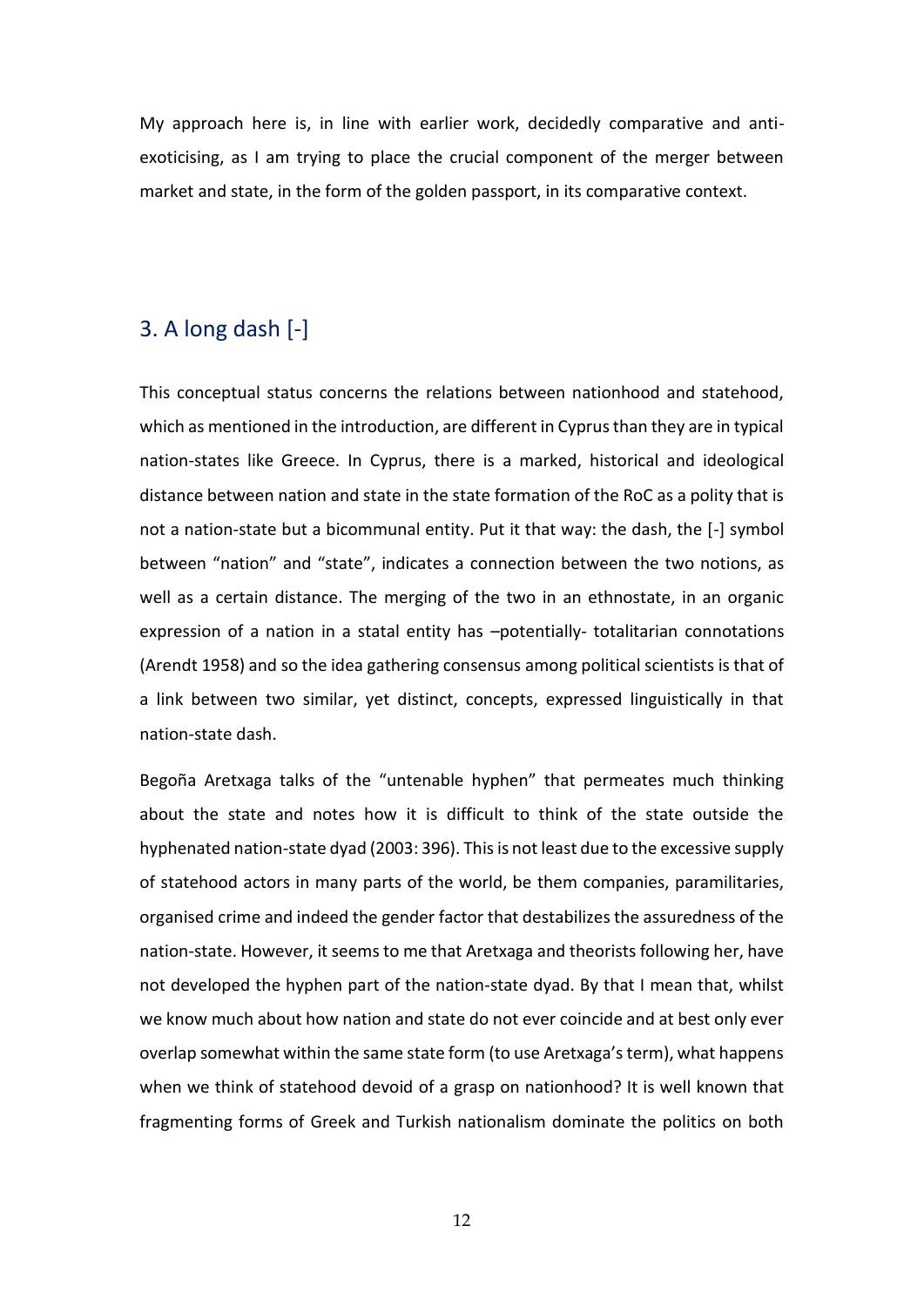sides of the Green Line. But what does this do to the nation-state form in the war-torn post-colony?

I argue that that dash, the linking, if distancing, conceptual tool, is slightly longer in Cyprus than elsewhere. The dash in the phrase "nation**-**state" is not a concept per se.

Rather, it is the conceptual expression of an act that links and at once distances two concepts – the state and the nation. This bridging conceptual work that the dash operates in this staple double concept in political science (the nation-state) takes a particularly interesting path in the post-colonial Republic.

Indeed, this explains both why the Right in Cyprus has a history of parasitic Hellenic nationalism (Worsley 1979) that invests and is inspired by the "root" of Hellenism, which lies outside the island, in Greece (Sant-Cassia 1995). As a Greek author who wrote the authoritative text on the EOKA struggle of young Greek-Cypriots notes, reporting from the island, what he encounters is:

"…pure, unamalgamated nationalism like in the 19th century was their mobilizing force. This only liquidates the deleterious effects and the facile temptations of colonial life: the lack of responsibility, the ragiadismos, the love of money and the cunning of the shameless, the unrooted Levantine" (Roufos 2011 [1960])

This heated, emotive discourse still animates much of the Hellenic nationalism in the island (for an acute analysis, see Papadakis 1998). This type of ideologised nationalism makes Hellenism a sublime object of ideology (Žižek 1989). As an opposing narrative that cools down this pompous verve, the Left performs a discourse of Cypriot patriotism in the island that is efficient among quite a few of its inhabitants across the Green Line (Panayiotou 2012). This is the reason why the island experiences the odd political situation in which it might be one of the very few places on earth where patriotism can actually be seen as internationalism. In an AKEL rally, say of the 1st of May mentioned earlier, speeches ahead of the march are ceremoniously ending with what would be seen as an odd exclamation among leftists elsewhere in Europe: Long live our Cyprus [Zito i Kipros mas]. This localist discourse that reclaims a country and a state as an outpost against imperialism is common among post-colonial progressive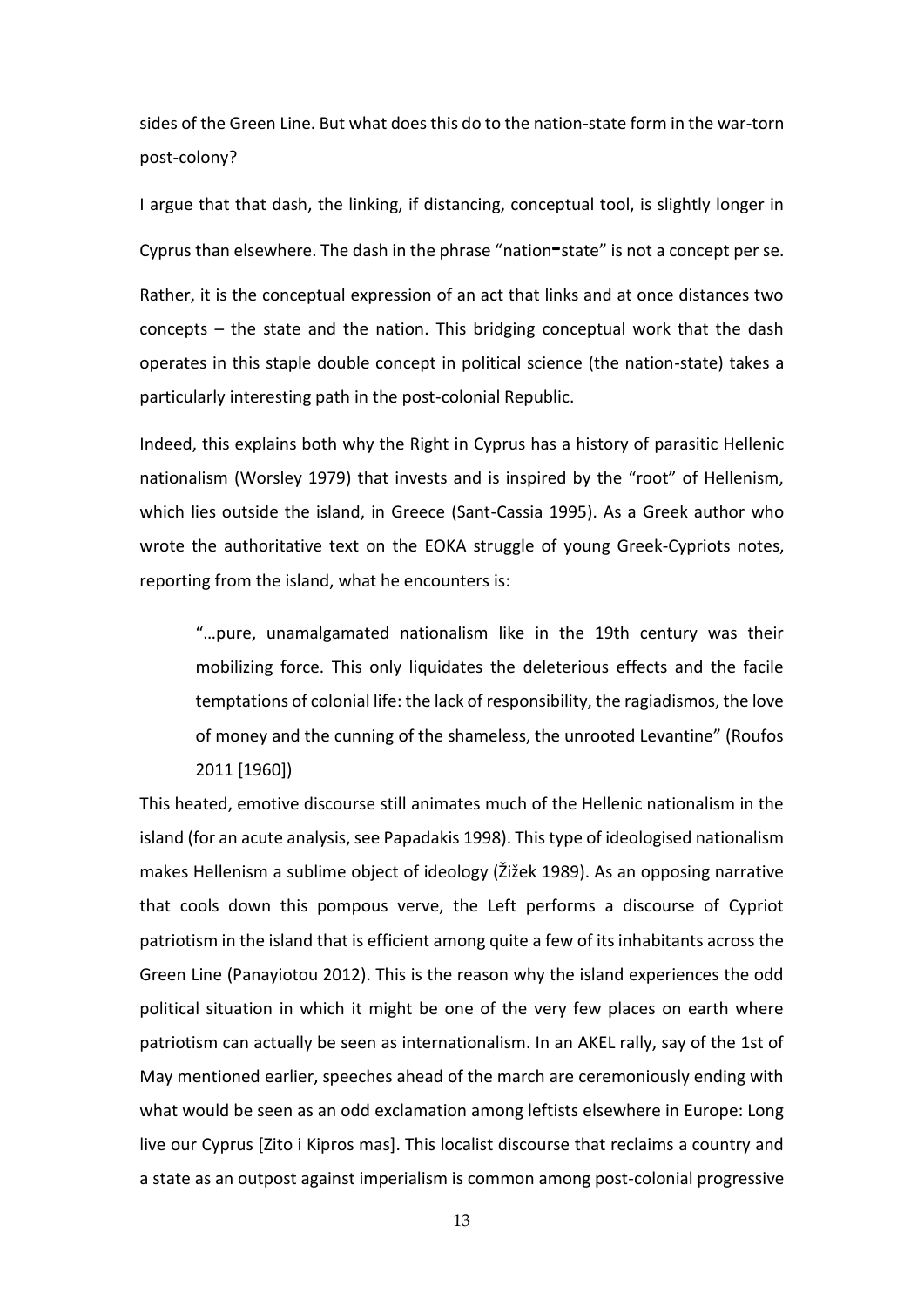claims around statehood in places like Latin America –civic nationalism is, after all, a historical modality through which Marxism has most often, however controversially, been historically expressed (see Nimni 1991). This expression of anti-imperialist, bicommunal patriotism, anti-nationhood rhetoric, is a salient achievement of leftwing analysis (see also Anthias 1998). In the case of the island under scrutiny it calls for a 'One Cyprus', and is a formidable expression of cypriotism.

Cypriotism has been historically unopposed to civic nationalism; indeed, in some ways it has been its historical sociocultural expression (Peristiany 1994: 126). The dialectical relation of the two pushes for a unified patriotism in Cypriotist civic loyalty to actually transcend the two antithetic and oppositional nationalisms of the motherlands, Turkey and Greece. Cyprus has historically, at least since the 1930s, been the stamping ground of these revanchist nationalisms, whose historical memory goes back to the Ottoman Empire and its collapse (Katsiaounis 1996). In fact, it can be argued with some conviction that Cyprus is one of the last places on earth, where the Ottoman Empire's statehood legacy has real, current statehood effects on the lives of ordinary citizens today (cf Hadjikyriakou 2016).

From a right-wing perspective, or rather, from a right-wing Greek-Cypriot culture, seen in the Weberian sense (Mavratsas 1994), nationhood is only achieved in the form of greater Hellenism and in some modalities (for example through what has been called "the parallel programme" in education), in the idealistic, utopian horizon of Enosis. While an outrageous statement that is seen as even ridiculous by many moderates in DHSY in recent years, and indeed with the divisionist tendencies in line with the party's mainstream voices, such Enosis-philia is resurfacing.

This is particularly interesting in the case of Limassol which, as we have seen above, can be claimed the divisionist capital par excellence<sup>7</sup>. Eleni Stavrou-Syrou, the daughter of EOKA-B's vice-leader, was a candidate for the European Parliament elections during my sojourn in the island. I attended a rally to honour the EOKA fallen on the 1st of April, standing by the Grivas monument in Limassol, where the

 $^7$  I am aware this is an ambiguous statement. As this research was being prepared, there was at least one major Cypriot politician coming from Limassol who was fighting for a Cypriotist agenda and a unified state: Turkish Cypriot leader, or President of the TRNC (depending on one's convictions) Mustafa Akıncı.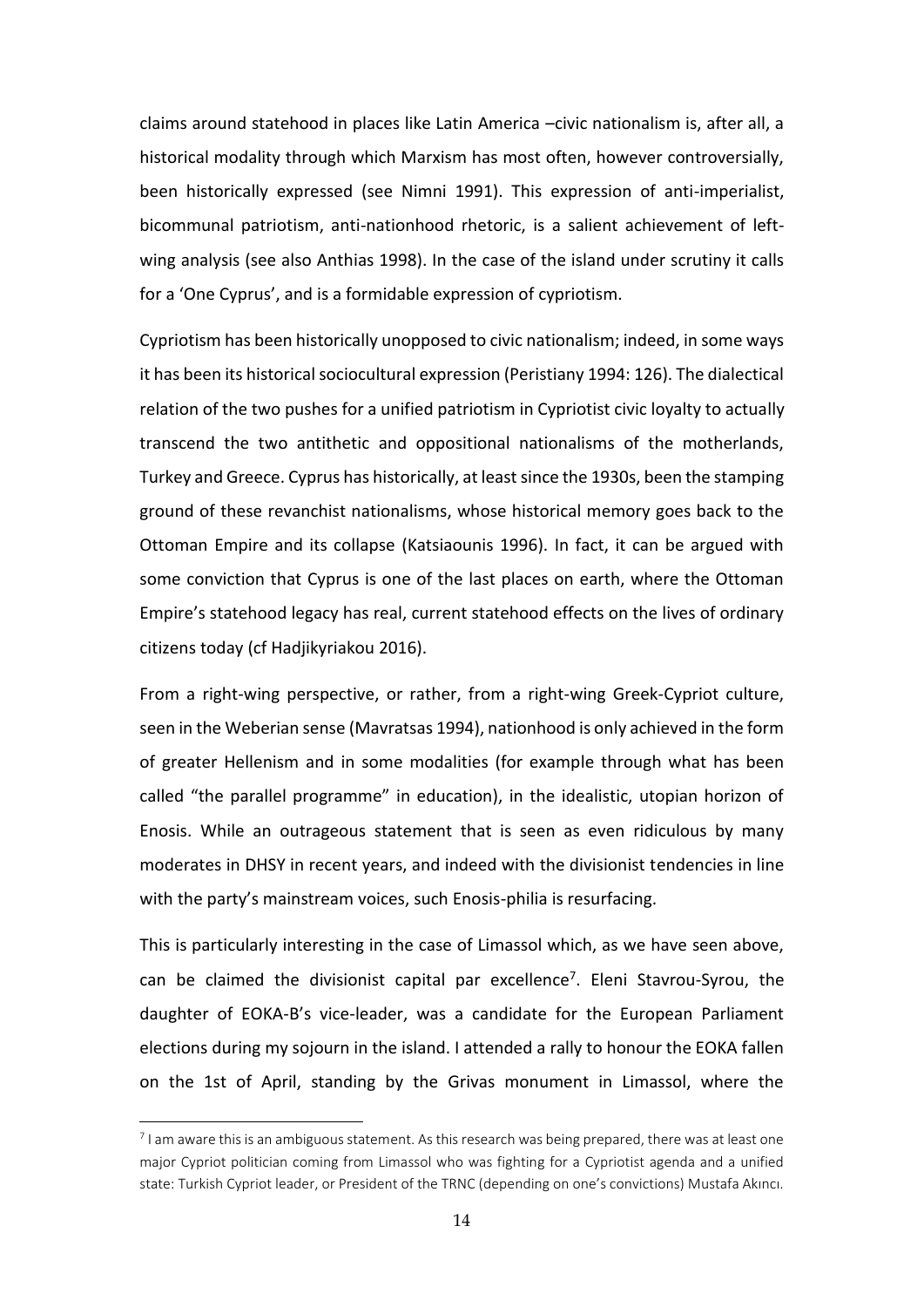ambiguous leader died. After a fiery speech, and among flags of Greece, she proclaimed that "Enosis is still the goal". She was elected MEP, ending first among all DHSY and all Cyprus candidates by way of votes.

From a conventional nationalist culture perspective, we could be referring to the RoC as a nation-state, with the national in italics, as if implicitly suggested but not fully achieved. In fact, as the Hellenic grasp still dictates the hegemonic specifics of G/C nationalism (Thrasyvoulou 2018), it would pay to critically think of that long dash in the nation-state, that distance between the romantic ethnos and the pragmatic civic polity.

An excellent example, in my opinion, of that conceptual distance between nation and state as well as the cypriotist ideology especially among left-wingers is the prologue to the last, among many, book by –one-time General Secretary of AKEL and mayor of Limassol- Ploutis Servas. The prologue is written by Eurocommunist established leader of the reformist Left, Leonidas Kyrkos, a major figure of the Left in Greece. Kyrkos, considered a figure of high intellectual calibre, notes that when he read the Servas manuscript's title ("Common Homeland" [koini patrida]) he immediately thought of Greece and Cyprus being one piece. He then describes his astonishment that the Cypriot communist meant that the "Common" in the "Homeland" was common between the inhabitants of the island: T/C and G/C.

The (attempt for a) formation of an altogether different sort of bicommunal common civic state in Cyprus as in Ploutis Servas' book is one expression of this historical force, aplenty with contradictions and conceptual struggles of its own. For instance, there is the established idea that the "Mother"-land is for the G/C Greece and the T/C Turkey. This is expressed in those countries with phrases like "Greece is the mother land of Cyprus" (i mitera patrida), the language being heavily gendered here, and in less gendered ways in Turkey (where the widely used Yavruvatan literally means 'babyland', with the sex unspecified). What is common in both Greece and Turkey is a patronising (or matronising) lexicon to describe the dependent island – a baby needs its mother, after all. At the same time, there is a sense, among bicommunalists, that the G/C and the T/C are "siblings" (aderfia/kardeşler). The kinship political lexicon then is complicated: if they are siblings from different parents, they must be half, or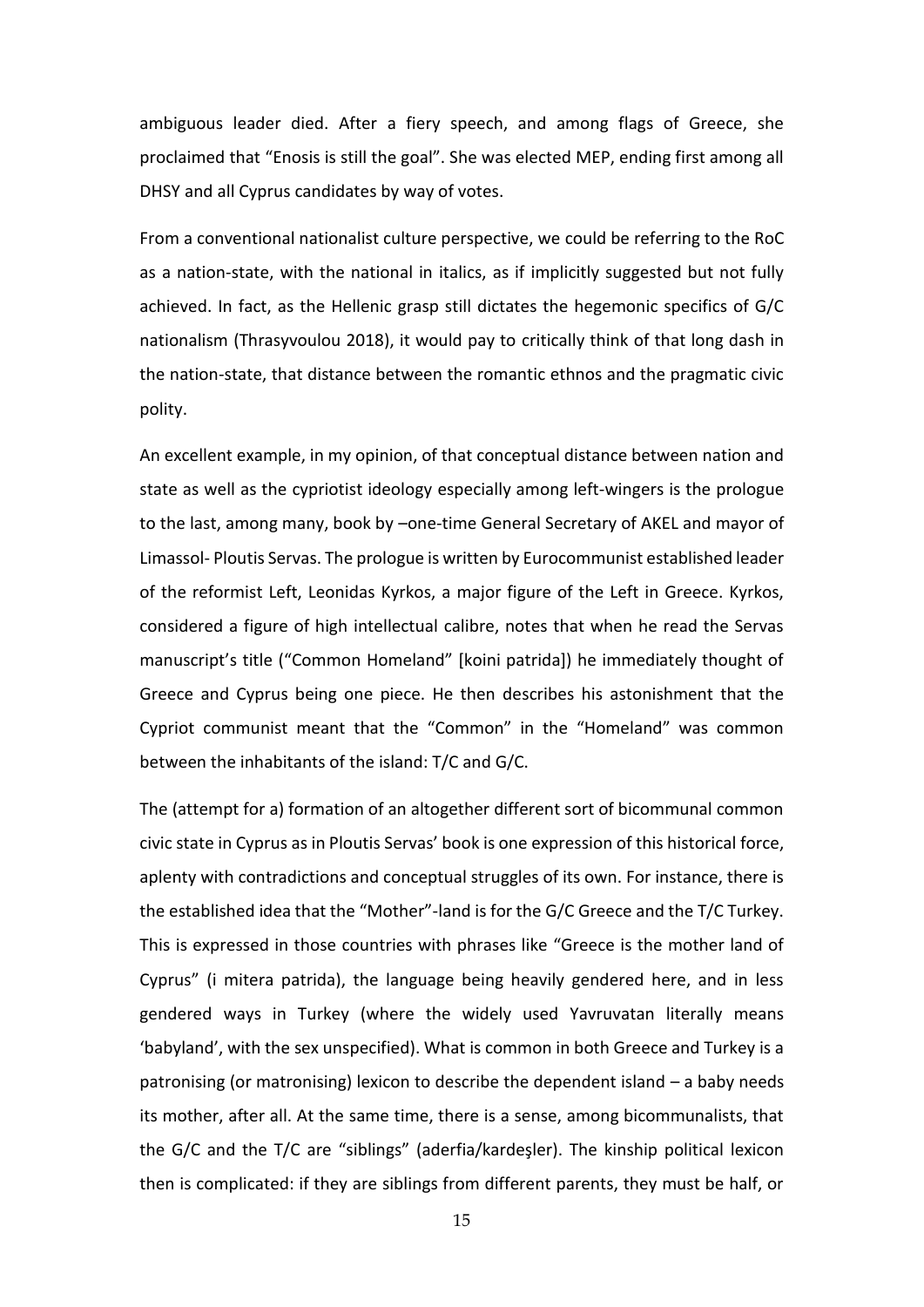adopted siblings. Their siblinghood is not "biological" or socially organic in the sense that, importantly, they do not share the same native language (or: "mother" tongue, see Yashin 2000). This siblinghood is socially constructed and historically referred, through common struggles for a civic statehood, that have not been bearing tangible fruits for almost half a century.

Importantly for the purpose of this study, the above notional problematic and material realities have serious ramifications for the formation of an environment in which the CIP idea and practice can thrive. The conceptual distance between nation and state is a possible reason for the unproblematic selling of civic status in Cyprus. The sense of attachment to the politiotita, as the self-projects to the national centre (Greece) is less pronounced than it would have been in Greece itself.

The modernization process in Cyprus' statehood has a particular axis, that diasporic UK sociologist Floya Anthias, the daughter of a communist internationalist major poet from the island, has called "the ethnos axis" (see for instance Anthias and Ayres 1983; Anthias 1992). The sociological imagination of the nation-state and its tensions with civil society often encounters the national in the civil; this is not a Cypriot particularity at all. The specificity regarding Cyprus lies in the fact that here we witness a civil society that, for the most part, refuses to see a nation-state in the state, or even encapsulate the nation of its belonging within the state. In fact, a large part of the historical civil society, in the greater movement the island has seen in its post-colonial period claimed that the state leaves its own nature to identify with an exogeographical, exo-historical even, nation, that lied elsewhere, in another nation state.

Glafkos Clerides<sup>8</sup> famously said that the flag of Cyprus is the best flag in the world, as no one ever will die for it (Clerides 1993: 8). The low-level identification with the

<sup>&</sup>lt;sup>8</sup> Clerides was the Speaker of the Parliament and for a few days the transition President in the terrible days of 1974. His legacy includes at least one divisionist error: "sending" the Turkish-Cypriots to the North, and thus solidifying taksim. He founded DHSY, as a centre-right party and inspired terror to the whole political spectrum, who conspired on excluding a party that scored 26% in the elections from the Assembly of Representatives in 1976. Clerides, ever the fighter, became President twice, in 1992 and 1997, serving 10 years in which he promoted what he always believed in: an odd mixture of right-wing conservatism and a moderate, sober, bicommunal rapprochement with the T/C leadership, in a prosolution prospect (Rauf Denktaş was his colleague as a QC in London, and a personal confidante). His multi-volume memoir My Deposition is a classic read for conservative Greek Cypriots. His contribution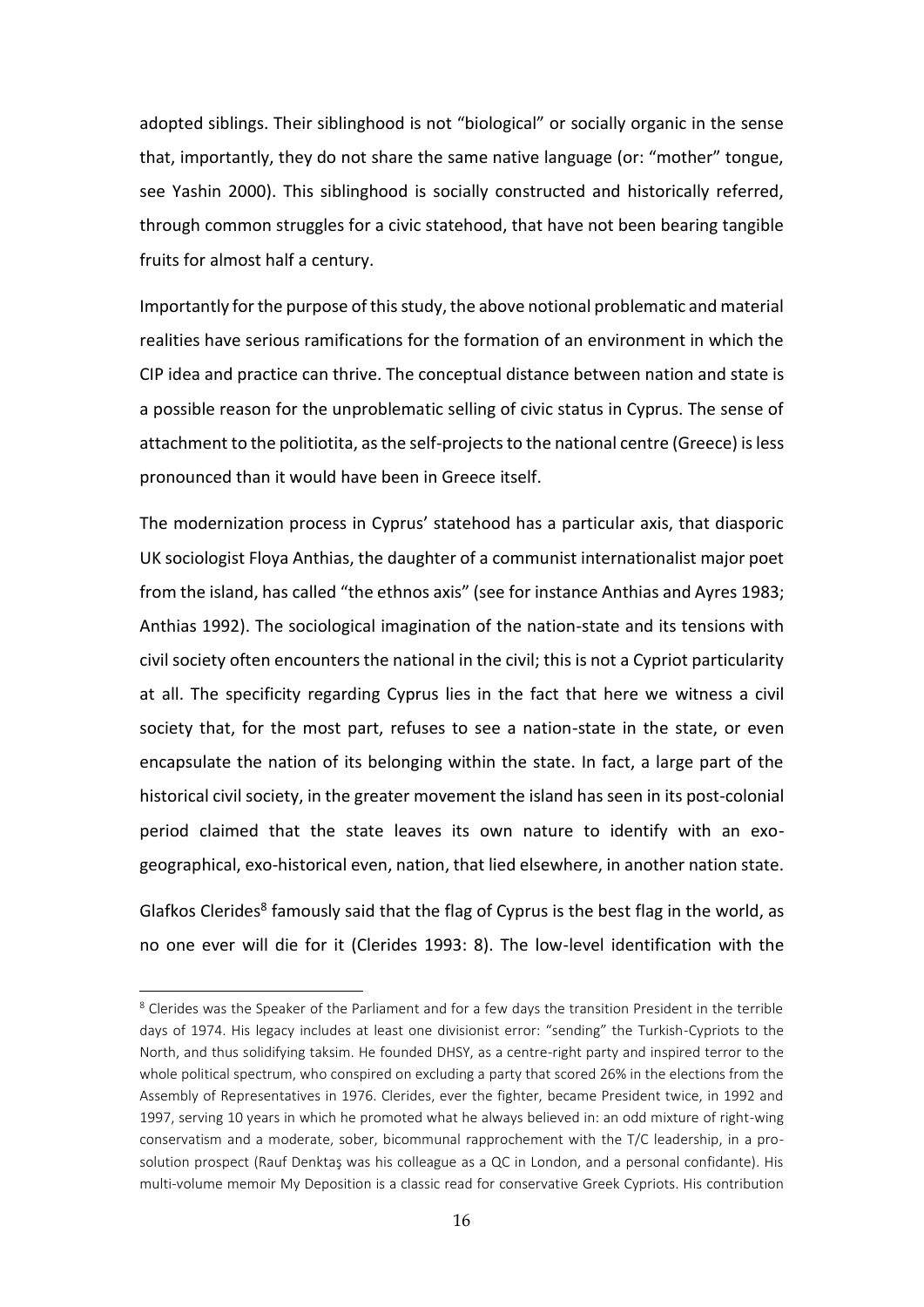symbols of the RoC therefore would permit the coming and going of that flag and of the national herald (again, a peace symbol  $-$  a dove with two olive branches) in international exhibitions of competing citizenship by investment schemes (Rakopoulos and Fischer 2020).

This problematic between the sacrality of the nation and the distance of nationhood from Cypriot statehood may suggest a certain backdrop to the political culture that allows the CIPs to thrive in the Republic of Cyprus. A lawyer in Limassol and another in Nicosia, both of conservative backgrounds, told me explicitly that they found accusations against the CIP to be "nonsense" as they were "not selling out the identity of Cyprus" which was supposed to be Greek. In terms of "selling the state", or even the country, actually, there is an ample cultural production with references to that. In fact, most of the Greek songs referring to Cyprus, suggest an antithesis between the place and 'international trade' of some sort, in that the island is seen to be part and parcel of imperialist trade-offs in the Eastern Mediterranean and a stake (and eventually, a state) of exchange itself.

The famed Greek singer-songwriter Dionysis Savvopoulos, who began from the radical left to eventually embrace a communalist Orthodox and arguably nationalist cosmology already since the 1980s, mentions in the song "Cyprus": "It is Cyprus, that the merchants hate". Fontas Ladis, a far-left popular verse writer in the 1970s, notes in the 1975 eponymous song by composer Thanos Mikroutsikos: "curse to the strong, for the small they manipulate". Finally, the patriotic left-wing poet Theodosis Pieridis, already in the 1930s, wrote a poem that has been turned into a song by many a composer, noting the following:

you have it all wrong in your minds, oh merchants, homeland and freedom are not for sale on the cubit.

to the Republic is posthumously considered so great that the Larnaca international airport was named after his unpronounceable name – despite Larnaca being the birthplace to arguably the most well-known Cypriot thinker of all time, philosopher Zeno of Kition.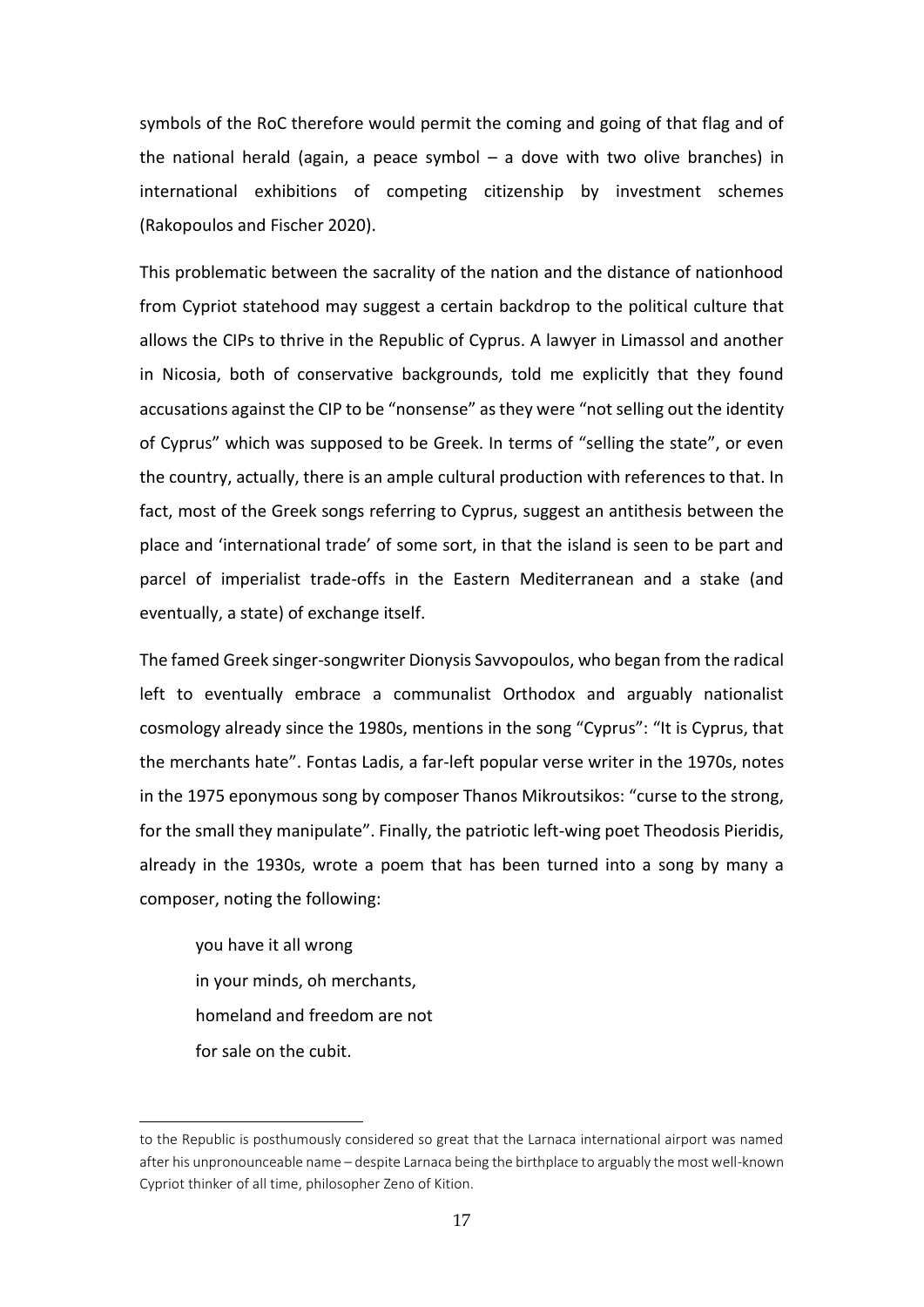The song is remarkably popular, to the extent that two verses from the poem of AKEL member Pieridis are inscribed as the motto of Haravgi, the party's newspaper. They read:

Τούτη η δίψα δε σβήνει τούτη η μάχη δε παύειχίλια χρόνια αν περάσουν δεν πεθαίνουμε σκλάβοι

[This thirst cannot be quenched, this battle goes on we won't die slaves, even if a thousand years roll on]

Despite efforts on reconciliation and a unified state, the fact remains that, on the basis of the state of exception, itself a problem for Turkish-Cypriots (Constantinou 2008, Özersay 2008<sup>9</sup>), the Greek Cypriots are monopolizing the civic state since 1963, and with a greater force since 1974. Working on the basis of international legitimation and having diplomacy on their side (at least until 2004 and their rejection of the Annan Plan), the G/C operationalise the RoC, to large extent a de facto national state, in terms of a civic state, while in fact ethnicising it.

Of course, there are constitutional and even grassroots impediments in this process, despite Cyprus being one of the most multicultural countries in Europe (although the state of exception impedes workers' mobility within the EU – see Trimikliniotis 2018). Nevertheless, the G/C hegemony and monopolist grasp over the RoC is beyond doubt. Indeed, since 1964 they have debated moral legitimacy towards the civic nature of the state, which is now civic mainly nominally. Nonetheless, for the sake of the Cyprus Problem remaining open to a solution, the Republic of Cyprus remains a civic state and shall not morph into an ethnic expression, at least de jure. In order for the G/C upper hand to continue lead negotiations on the Cyprus Problem, this is very likely to continue being the situation in the island. In what follows, I shall try to further unpack this important aspect of the double nationhood and "twofold" statehood of Cyprus. I pay attention to the Turkish people of Cyprus, the main reason the Republic remains (and should remain) a civic state. They constitute the Republic's "Others", and their

<sup>&</sup>lt;sup>9</sup> The author of this important study was, at the time of research and writing, the Foreign Minister of the Northern Cyprus state. His father was assassinated by G/C paramilitaries; he is considered the major "person of Ankara" in the TRNC, the most formidable voice of divisionism in the North, and possibly a future President of North Cyprus.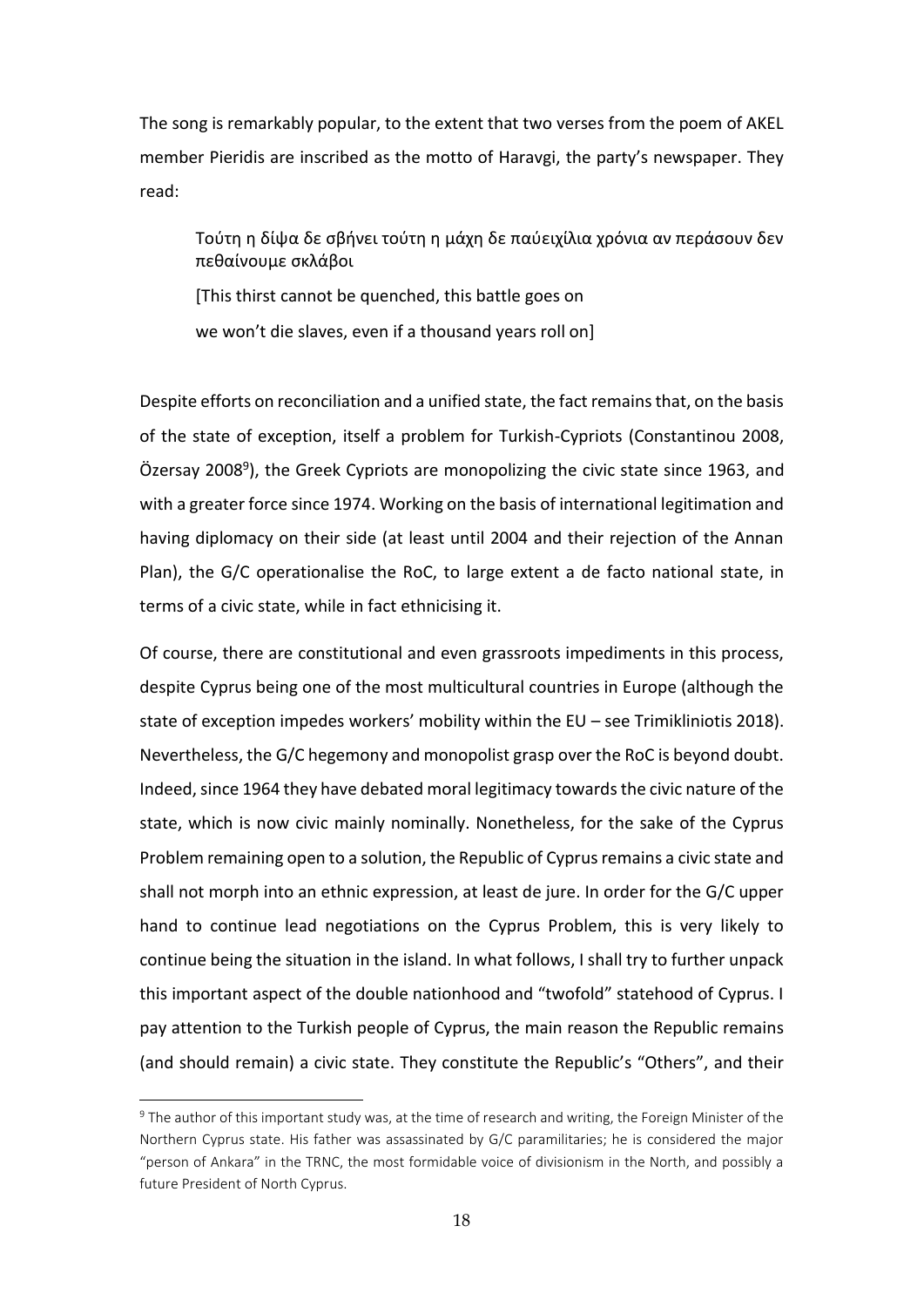own languages of statehood and nationalism also influences the future of the Cyprus Problem.

## <span id="page-19-0"></span>4. Clinging to the civic: The "Others" of the Republic

A simple issue lies at the heart of the Cyprus Problem currently: if we are faced with two nations, and hegemonic nationalisms push to solidify the dash in the nation-state bridge, the outcome would be to accept that there is not one but two Republics operating in the island<sup>10</sup>? Accounting for this problem as well as accounting for the  $$ nominal- civic underpinning of the RoC and the ethnic underpinning of the "TRNC" rise as major questions of our time when the federal solution to the Problem seems distant, post-the failed inter-communal negotiations in Crans-Montana (2017) and the current Cyprus stalemate.

With parallel entities operating on different moral grounds while splitting the same geographical ground, Cyprus is no doubt a puzzle that inspires IR theorists and political geographers alike. The suspended step of civic statehood for the Republic of Cyprus is one of the major aspects of the many complexities that this political maze inspires. As it has not received proper attention, it is important to unpack it further. In the conundrum of how citizenship has been historically forged, the existence of the T/C community impedes the nationification of the Republic's civic nature.

Apart from being owners of a statal entity in the occupied North, most T/C are holders of a "Republican passport" (Navaro-Yashin 2012: 108). We have just discussed the refugee G/C views on statehood and property above. The idea of T/C property in the RoC-controlled areas being a major pillar of debates on democracy in the island and

 $10$  In many ways, the T/C proto-state, simulating sovereignty (see Bryant and Hatay 2011, as well as 2020) was established about 10 years earlier, due to G/C oppression. Then, rather than the acceptance of division, the event established the internationalization of the Cyprus Problem, with the 1964 UNFICYP's establishment on the island, and the multiple claims of the Republic to the UN, most of them successful, as well as the mapping of the various projects for the/a future of the island in the world map as a NATO, an EU and a non-Aligned domain.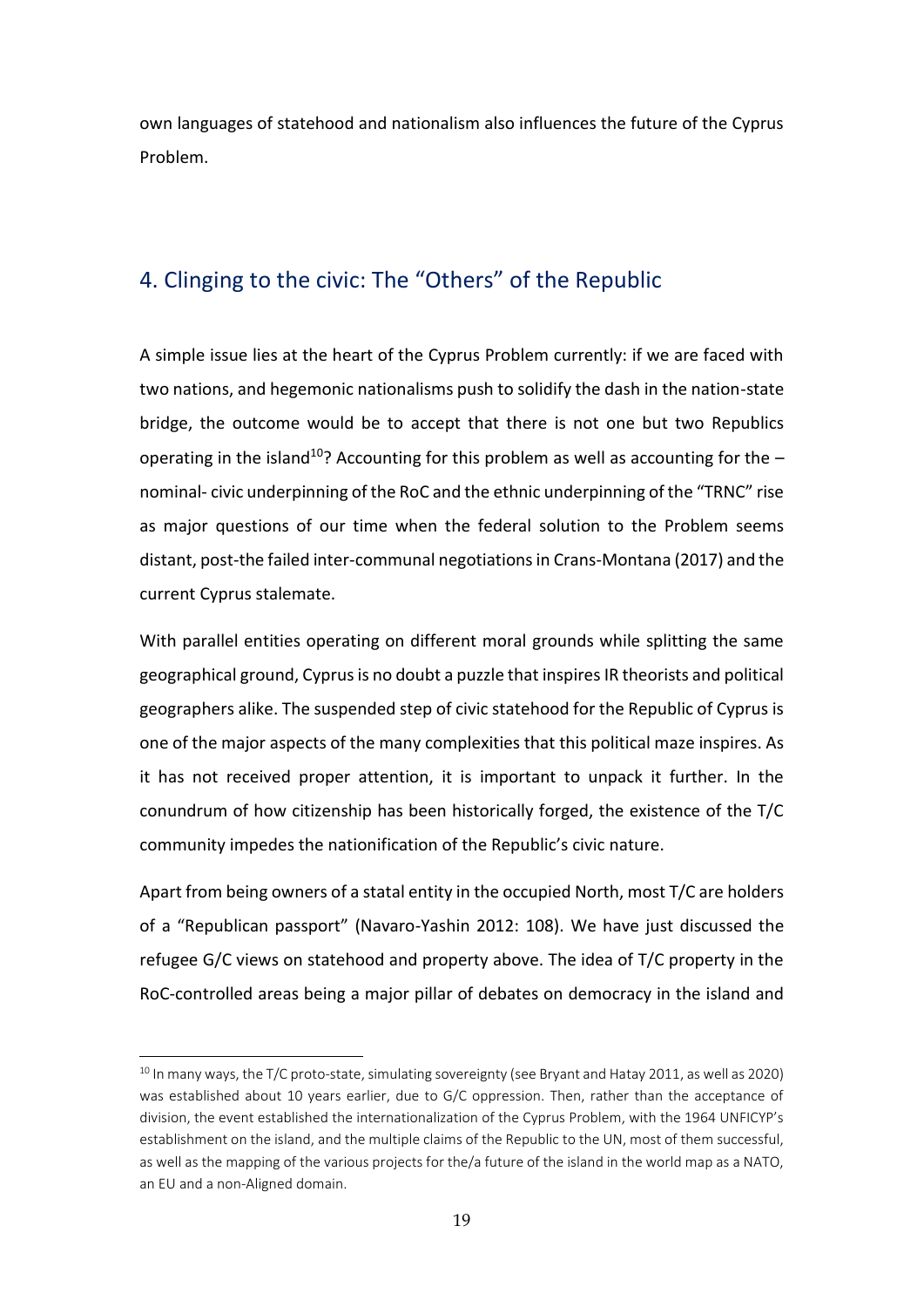indeed an expression of their democratic rights is central to the understanding of the RoC and possibly war-torn polities in general.

"The Turkish Cypriots" are, for the RoC, a legal and indeed a constitutional category in a twofold sense. The T/C category is constitutional in both the positivist way (mentioned in the Constitution's text as one of two foundational communities of the state) and in the deeply political sense of one of two separate but complimentary historical subjects of state formation: "the people" of the civic state. They are thus both constitutive and constituted, in Carl Schmitt's analysis of any Constitutional state and thus any state (2008). In the case of the Republic under scrutiny, the  $T/C's$ "withdrawal" (according to most G/C) or "expelling" from (constitutional) power in 1963 was excused, in terms of an "exception" to the law.

Conceiving the Republic as a state of emergency, in other words of exception (see Agamben 2000) is oddly unceremonious and even routine for Greek Cypriots – indeed, most would not know that this is the ideological – cum – practical premise of their Republican status and state. That smooth passage from Schmitt to Agamben is bestowed upon the social scientist interested in law in few places in the world in such palpable way as it does in the Republic of Cyprus. The fact that there is a practical side for "a practical people" as Cypriots like to see themselves to what is essentially an ideology, does not empty the state's premise from its actual ideological content. As Žižek argues, the order of ideology does not operate outside the realm of praxis; even if we know we are doing something and we still do it, that thing still belongs to the core of ideological domain (Žižek 1989).

The Turkish Cypriots, however, most often remain loyal to their own state and version of history. There is ample evidence of the resentment that spoils of war and a shamed melancholia bring about in their lives (Navaro-Yashin 2009), as well as the various degrees in which they identify with their phantasmatic state (Navaro-Yashin 2012). However, there is also a historical anthropology claiming the seriousness with which they projected claims to statehood and practices of sovereignty (Bryant and Hatay 2011, Constantinou 2010), and an acceptance of the de facto divisionism of New Cyprus (Bryant 2010a – although the author does not use the term). The young population of the country is more likely to accept some premises of its state, as well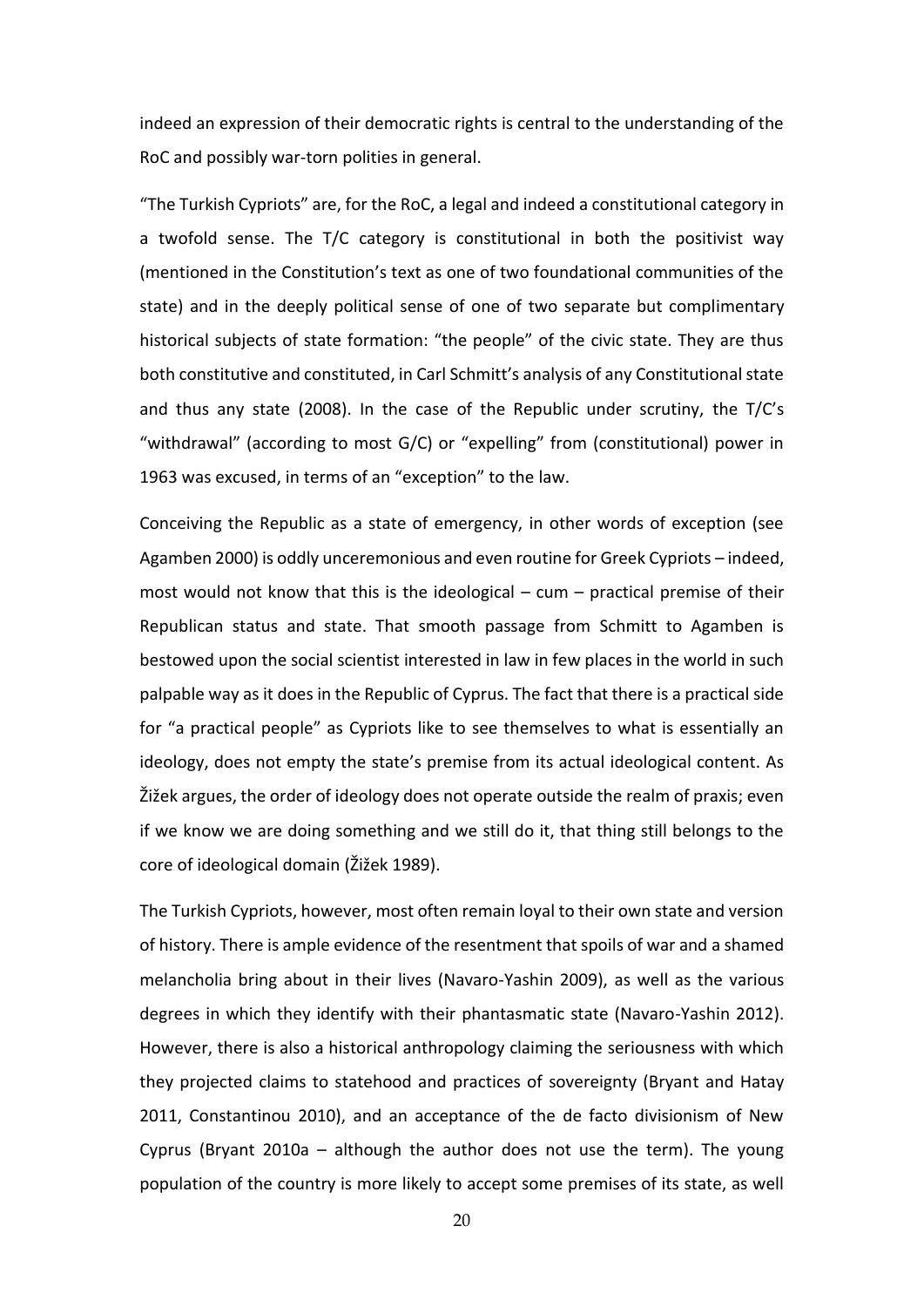as more likely to be open to the RoC (Hatay and Charalambous 2015). The T/C for the RoC are an established but possibly slippery category, but are much better accommodated into the civic imaginary of even conservative people in the RoC than are settlers, or even new immigrants (Demetriou 2018).

Importantly, the ways of property are paths through which the T/C participate in the Republic, unlike their G/C counterparts. While G/C property in the North is internationally recognized as a democratic right and indeed is emically seen as a "human" right for Greek Cypriots, the G/C are excluded from the ethnically defined "Turkish" unrecognized Republic of/in Northern Cyprus. This means, as a matter of the utmost priority for them, that they are excluded from their properties there. However, the same is only partially true for the T/C, whose claims to property are partially respected by the civic RoC. The Republic, in need of continuity, need respect T/C rights as a practice against division. Interestingly, divisionists would often undermine T/C rights in order to undermine the Republic's civic nature – a situation that has not prevented a small number of T/C to live in the southern part.

Take the example of a neighbour of mine during fieldwork, in Limassol's Polemithkia district. "Christos", a Hellenic name with which he is known in the neighbourhood, is a 53-year-old Turkish Cypriot, originating from Limassol (his father from Paphos). Born in Polemithkia, he claimed his property back from the state in 2012, which is where he now lives. Coming back to Cyprus was an existential drive; after working in Toronto and then Seven Sisters, London, he found those places to be "cold" – not as much in terms of the ambience, as in terms of people's thinking and behaving. He voted Anastasiades "for the solution", and now vows that he would rather "have had his hand cut". He voted "for Niyazi" in the last elections. He "believes in one Cyprus".

Recently, one further step has been taken towards including the T/C (as in any civic state) in the institutions of the Republic. The first T/C person (he prefers the term "Cypriot" in that context) to actually represent the RoC in political institutions since 1963, is a man in his mid-50s, Niyazi Kizilyürek. "Niyazi", as commonly known among the G/C, a Professor of Political Science in the University of Cyprus (where he teaches in Greek), currently represents, alongside 5 others, the Republic of Cyprus in the European Parliament, after a successful campaign under the red colours of AKEL.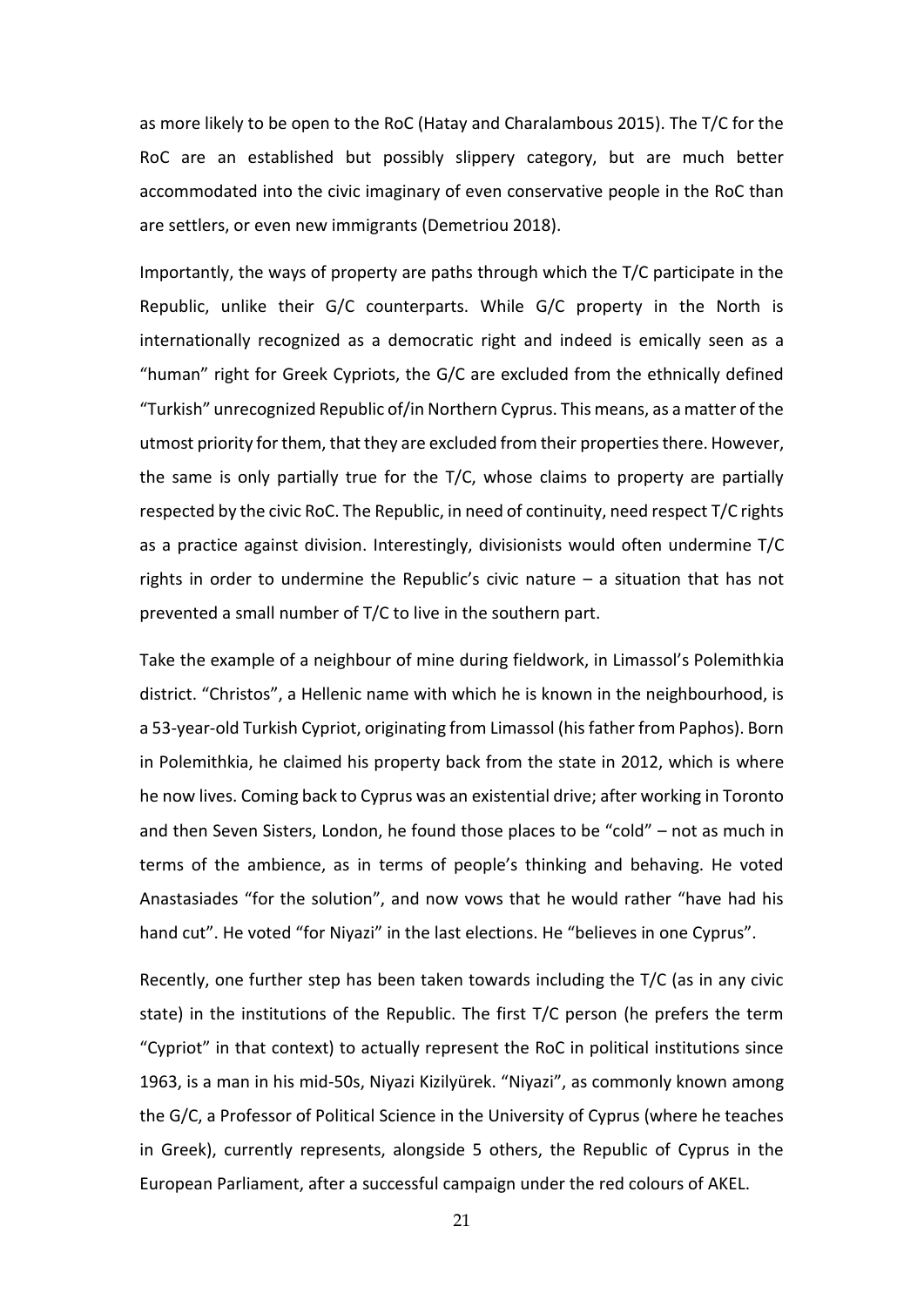His opinions on T/C property are firm and he campaigns for its protection; but linking property to buy the Cypriot citizenship finds him opposed. An evening in June, exploring the potential bicommunal future of Cypriot statehood, I went to the presentation of Niyazi alongside Marina Nikolaou, also a candidate for MEP with AKEL. The conference centre was packed with around 250 people. I raised the question about golden passports and the tensions they bring to Cyprus-EU relations to the two MEP candidates. Marina offered a very AKEL perspective, mentioning how the President was tense in the EU Parliament when asked about it and how the program is not providing growth as it should have. Later in the evening she confessed to me as to how EU officiaries were stunned at Anastasiades' behaviour and were wondering why the fuss. Niyazi offered a very clear, personal perspective: "I don't like it. I don't want to sell passports and ID cards to anyone; I don't think it's right".

Very different from the T/C vis-à-vis the RoC, although sharing the "TRNC" with them, are "the settlers", or "Turks". "The settlers" are an ambivalent non-community in the G/C imagination (see Hatay 2005). The first and –according to many T/Cs- the only settler colonialists proper were invitees in North Cyprus, of the "TRNC"-Turkey joint political venture, not least on the idea of nationalist T/C leader Rauf Denktaş of "one Turk going another one coming" as "there is no such thing as a Turkish-Cypriot" (quoted in Navaro-Yashin 2012: 52). Indeed, many people came from Anatolia to settle in North Cyprus and "settled" a war with its spoils and shame, and indeed "settled" a historical situation.

The T/C is still a community to a good extent distinct from the "settlers". Both in the Annan plan 2004 referendum and in countless examples since they have shown support for civic cypriotism. At the same time, while many among the settlers seem to be by and large clinging to divisionist policies of nationalist taksim (the community's current support to Tatar's administration partly suggesting this), their political subjectivity is more complex than we might think. In the Annan referendum, however, settlers (who were able to vote if they were also TRNC citizens) voted around 50% in favour of the plan—a much higher number than 'yes'-voting Greek Cypriots. The main reason for this was that the Annan Plan would have given them RoC citizenship, although it also would have taken away the G/C houses in which they were living.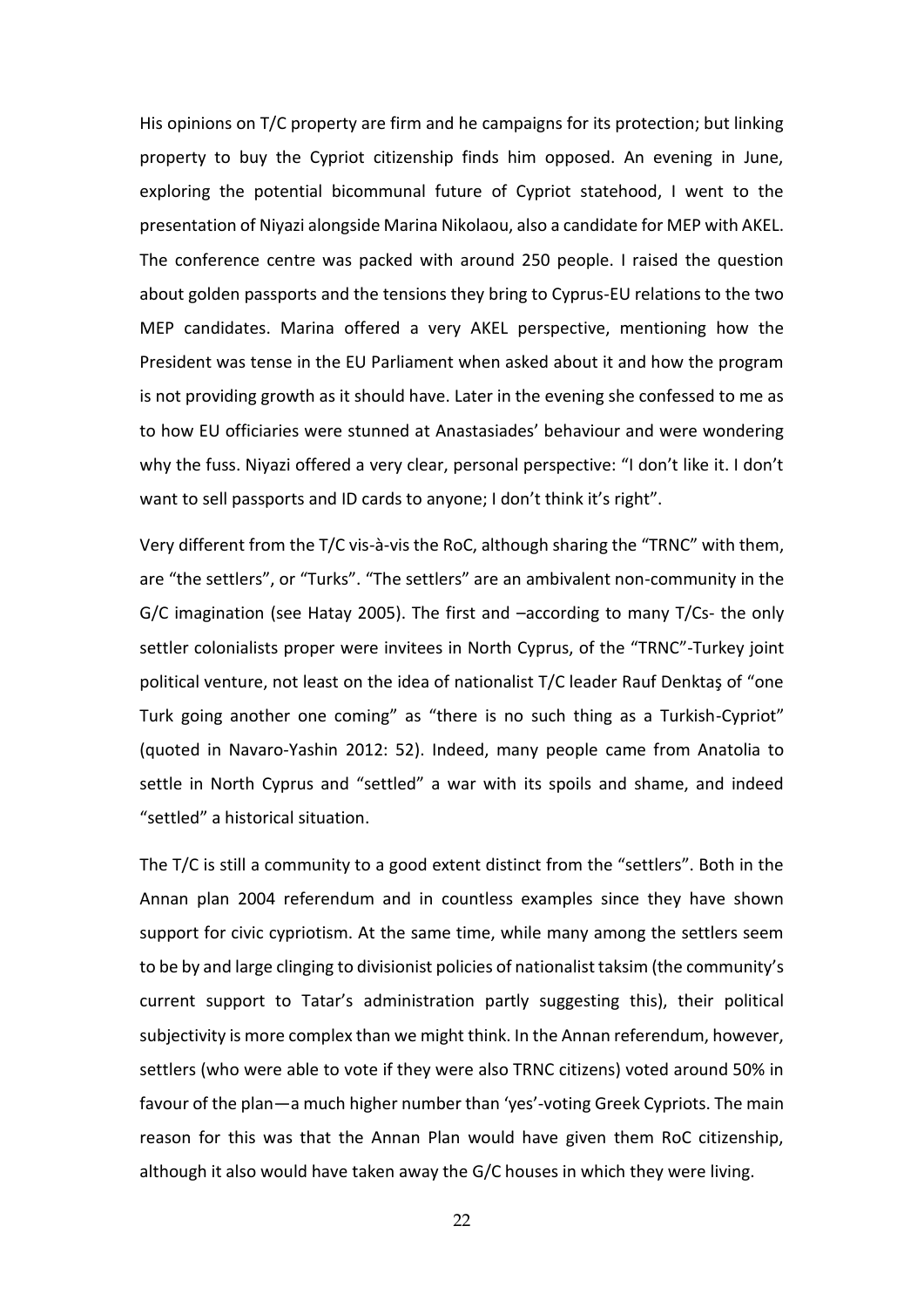We should note, therefore, that the term "settlers" is difficult to define and is applied by G/C and Greeks to an often indiscriminate ensemble of a very variegated population (see Ioannou 2020). Indeed, it is often used for people from mainland Turkey that came through regular migration paths to places where more employment opportunities are offered, like Kyrenia (Girne) and its coast. Within Cyprus at large, they are seen with suspicion across the Green Line.

In the North, they are often seen as abject status denizens, called by many othering terms, like fellah (Navarro-Yashin 2012: 56, 150) and T/C see many among them as second-class citizens, while they see of their own status of indigeneity as under threat by this repopulating policy (ibid: 60). The mainland Turkish immigrants seem to lack "local knowledge", and their hygiene tactics, as many among my own informants told me, put them in the abject status of matter out of place – as well as matter out of the political community, as many T/C complain about their "counterfeit citizenship" when they are granted "TRNC" passports (ibid: 122). The talk, among Greek-Cypriots and Turkish-Cypriots (henceforth: G/C and T/C) of the eating or hygiene habits of "the settlers" shows us how, in Cyprus –like elsewhere- emic understandings of pollution and otherness go together (Argyrou 1997)

In the South, they are nobodies: as abject denizens of the North, they are not granted citizenship rights within the RoC and cannot even cross the Green Line (see Demetriou 2018). In fact, not only can they not cross to the South, but they are excluded, in various degrees and in varied percentage politics, from future solutions of the Cyprus Problem. In the eyes of the G/C, they are part of the Problem and cannot be part of any of its possible solutions. While a civic, federal Cyprus should include the T/C de jure, it now needs to consider inclusion of the offspring of "settlers" de facto. Among many supporting rapprochement, cypriotism is recognised as a language of inclusion, and a daring and pragmatic inclusion might need to settle the historical fact of longterm settlement.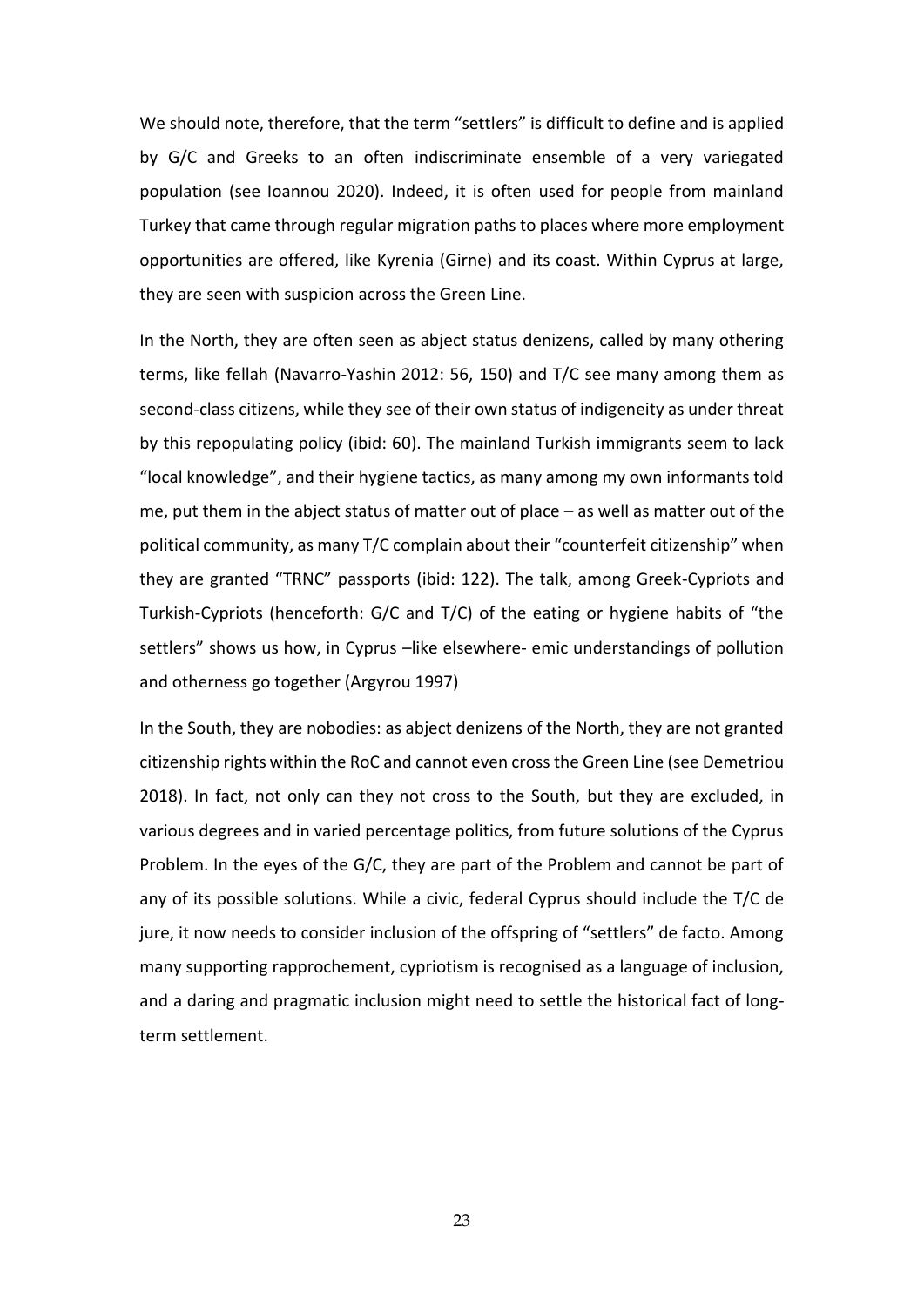# <span id="page-24-0"></span>5. Concluding thoughts: Understanding the local language[s] of "nationalism[s]"

In the absence of bloodshed, the Cyprus Problem being a "non-violent conflict", the Problem is mostly expressed in the discursive domain. Linguistic semantics and semiotics have become a battlefield. With the RoC (and the world) not recognizing the "TRNC" (although many of its citizens live in the North and refer to it as home), and with North Cyprus not recognizing the Republic of Cyprus (although the citizens of the former are overwhelmingly also citizens of the latter), the complexities of nonrecognition are expressed in the linguistics of political and journalistic reporting. Another level of complexity is added to this situation, when we consider the G/C refugees who still call North Cyprus their home.

Take the scare quotes that I used in the sentence above -and throughout this essayfor "TRNC", for instance. The "", as Yael Navaro-Yashin notes (2012), could be seen as the abject content, the area where discourse circumscribes a taboo meaning, in an anthropological lexicon of absent content. The settlers are the mirror image of the illustrious invitee new citizens of the CIP, who, in their part, could be desired subjects in North Cyprus.

I agree with Yael Navaro-Yashin that much of the making and unmaking of statehood is discursive and is effected on an open, if framed, domain like language that is constantly manipulated (2003, 2012). This includes symbols, not least the national herald. As discussed above, a dove holding olive branches sits as the guardian of the RoC and is replicated in the "TRNC" (with, tellingly, a "1983" underneath it, instead of a "1960 $11$ "). The statehood dialogue, i.e. what is conventionally called negotiations over the Cyprus Problem in both the language of IR and in the emic lexicon, is taking place between two non-equals – two entities that, while they do not enjoy equal international status, reserve for themselves the linguistic right of denial.

 $11$  On deconstructing the dove of the national emblem of both sides of the island, based on the satirical grassroots maxim «the bird has flown» (to poullin epetassen), see Karathanasis 2018.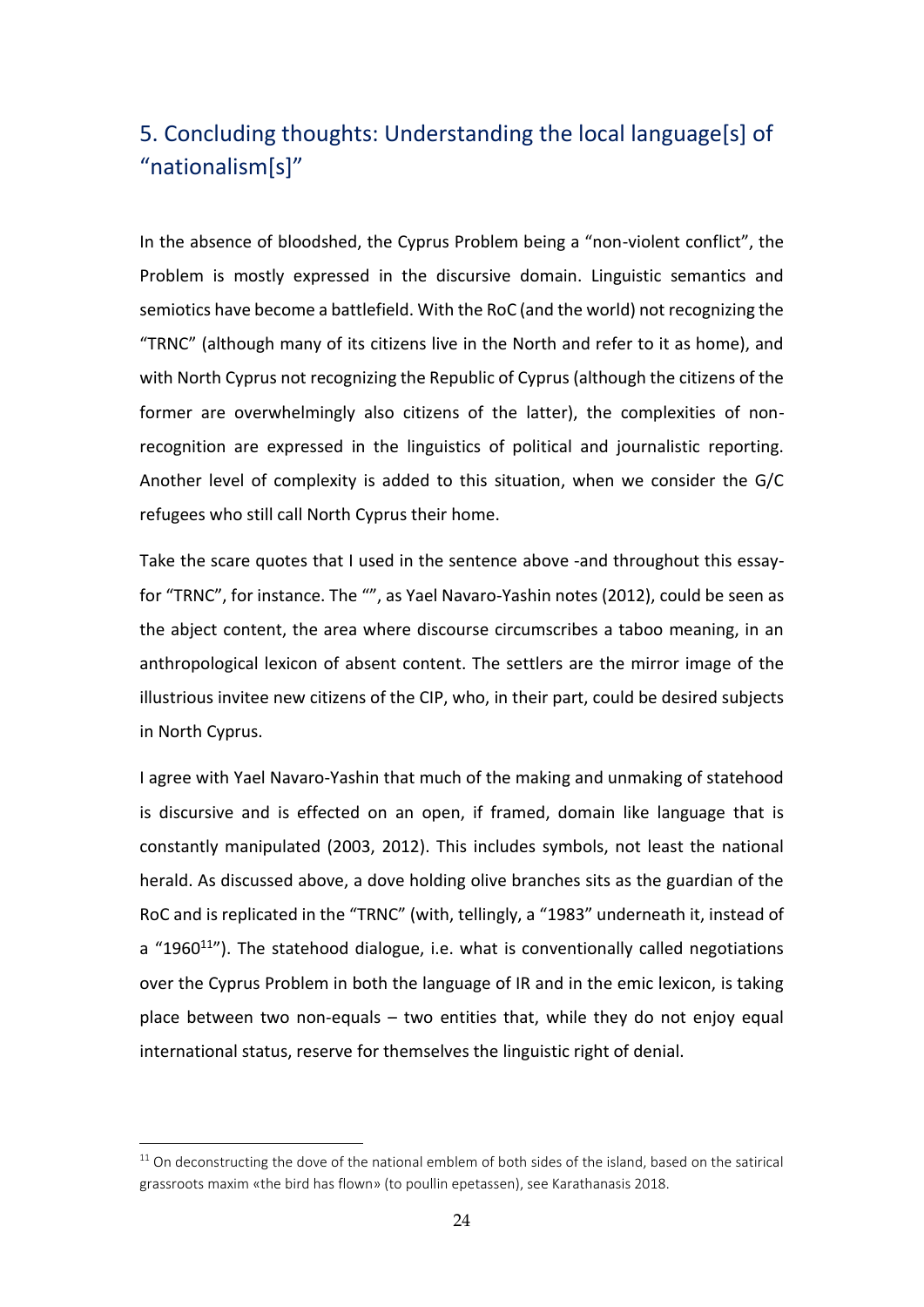Thinking back with cypriotism calls to review the institutional title "The Republic of Cyprus". The RoC is the official translation of the country's name in English; the same linguistic formation appears in the other EU languages as well. It is a simple phrase, syntactically, and a routine in international relations: noun denoting politics, conjunction, noun denoting geography. The official languages of the country differ in their rendering here: in Turkish Kıbrıs Cumhuriyeti is a literal translation of RoC while Greek has it differently: Kypriaki Dimokratia - that is, Cypriot Republic¬. The semantic lapse between a noun and an adjective is substantial. To have a place in the world, a geographical location pure and simple, Cyprus in this case, is not the same as to have that location produce something of its own: something Cypriot – like a Republic, no  $less<sup>12</sup>$ . This Cypriotist language is intrinsic in the solidification of civic nationhood for the island.

In this essay, I have precisely traced the civic languages of understanding the Cyprus Problem in the everyday life of Greek-Cypriots. I develop ideas suggesting a postcolonial Cypriot vernacular (Panayiotou 2007, Philippou 2010) to approach the main issue Cyprus has been associated with in post-colonial studies: its "Problem" of division and partition (Calotychos 1995, Papadakis et al 2005, Ioannou 2020). I find that the emic vernacular of Cypriotism has pursued ethnic and social egalitarianism, contradistinguished to the two main historical nationalisms of Cyprus (Sant-Cassia 1999). I argue that this local politics presents us with the need to account for not only vernacular nationalisms (a la Anderson 1986) that have detrimental effects on sharing a country equally, but also vernacular civic egalitarianisms.

While we should be careful not to over-romanticise Cypriotism (as many descendants of settlers feel uncomfortable around the notion, and indeed civic nationalism can and

 $12$  Some of the semantic distance between the two statal entities operating in Cyprus was meant to be alleviated through the OECD's suggestion to introduce a Dictionary of Terms to rephrase and reopine the public sphere across the Green Line. This is the semiotic war story of the Glossari – a set of words and phrases circulated among T/C and G/C journalists on a volunteer basis. Philologists and journalists from both sides, in a bicommunal service, wrote down some 56 key words and phrases that would operate as suggestions on how to report on a more mutually agreeable (and inclusive, that is, cypriotist) language composed the Glossari. Examples include substituting phrases like katehomena (occupied territories) and eleftheres periohes (free territories). The havoc caused in the RoC's public sphere by the Glossari is telling (Ioannou 2019: 193-196).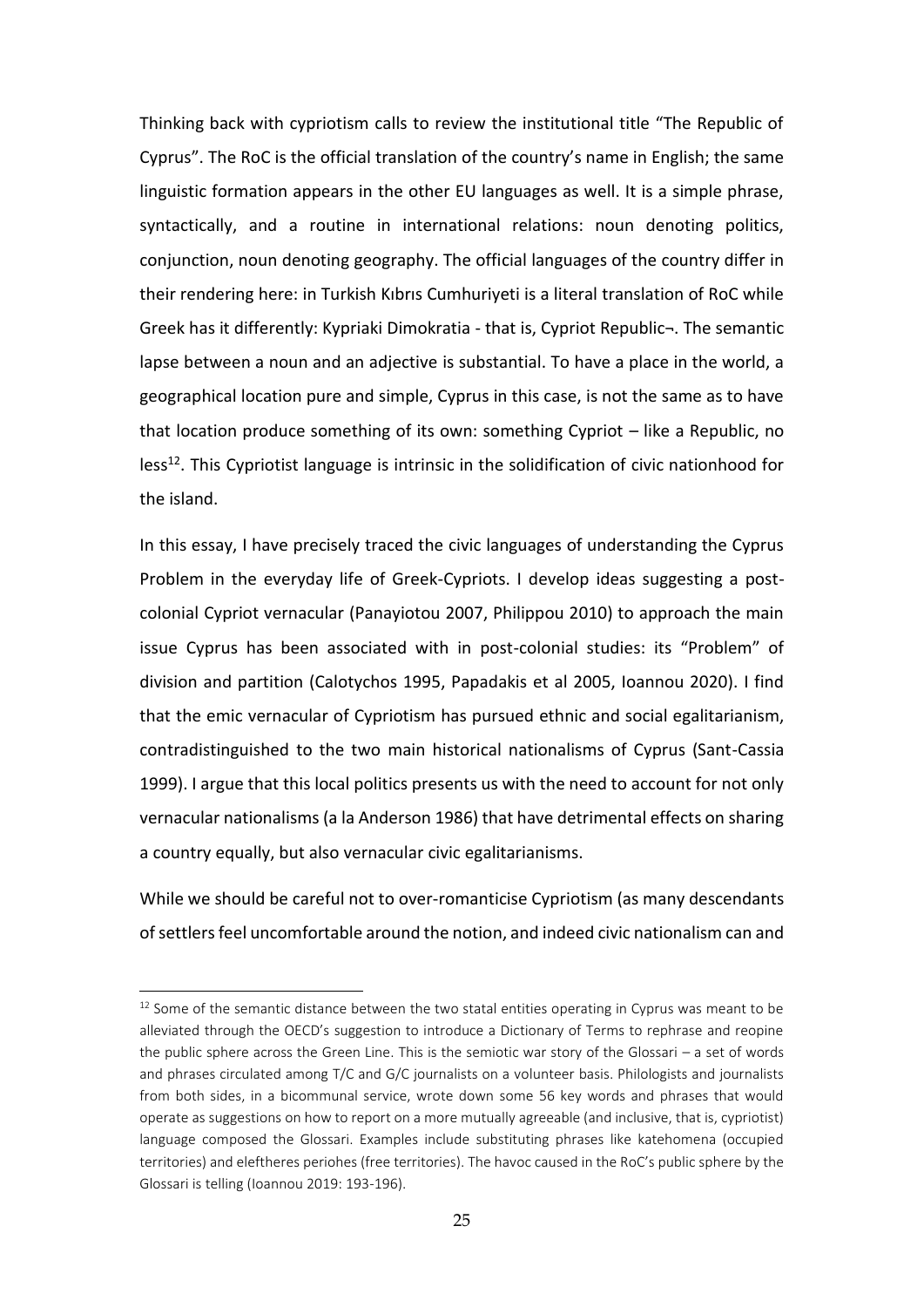has been used as a non-tolerant rhetoric vis-à-vis immigrants), the emic language of loyalty-to-the-island is definitely more amenable to a solution than ethnic patriotism.

What is more, divisionism and new rising versions of Cypriotisms can nowadays be messier and more difficult to distinguish between them than a two-pole categorisation accounts for. As already noted in the Annan years, the passage of decades since 1974 has given people a loyalty to their own states (or "states") that produced the separation of nation and state that we have discussed above. This was quite noticeable in the Annan Plan period, when many people clung to their unrecognised or rump statelets, having adopted them over time. Such clinging to the state (or hope in the "state") remains relatively strong, and creates new potentially divisionist rhetorics – in Greek Cypriot identified in the idea of "emeis poda, tzeinoi potzei" (us on this side, them on that side). This new loyalty is an impediment to solving the Cyprus Problem and a historical outcome of separation and separate welfare policies of the RoC and the "TRNC".

Turkish Cypriots strive for "political equality" since independence (1960). Since 1974 and the Turkish invasion of the country, they live apart from their civic counterparts in the Republic of Cyprus (the larger community of the Greek-Cypriots) in their own statal entity that no country in the world other than Turkey recognizes, the 'Turkish Republic of Northern Cyprus' (Bryant and Hatay 2020). In the South, Greek-Cypriots factually control the Republic of Cyprus (RoC), whose de jure territorial sovereignty however extends to the entire island (Bryant 2010). The T/C are citizens of both the RoC (which they do not recognize) and the "TRNC", towards which some feel uncomfortable. The G/C call the "TRNC" an illegal regime or "occupied territories" (Ioannou 2019), but some feel the T/C are their compatriots in the current and future RoC. A small, if at times critical mass of people across the Green Line (drawn in 1964, solidified in 1974, and still in effect) strive for the island's Reunification – an egalitarian term itself that offers a solution to the Cyprus Problem by reestablishing a Republic co-controlled by the two main communities. In the above pages, I offered ethnographic and micro-historical examples to decipher this overtly perplexed situation, that has been befuddling analysts for half a century now (and which has rendered the Cyprus Problem "unsolvable").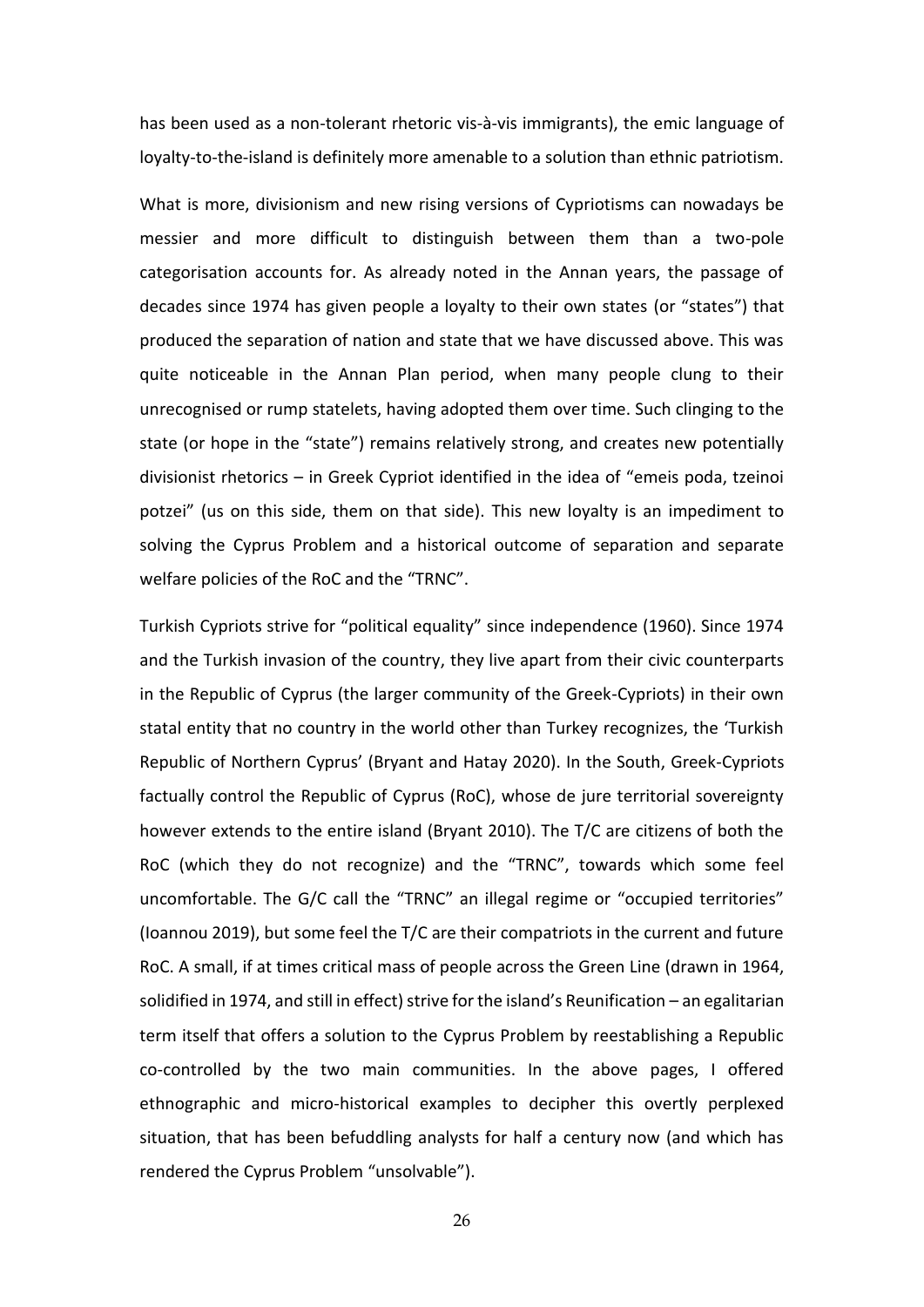As an anthropologist, I have traced the Republic's vernacular through paying attention to the movements of people, news and politics that lay old and new claims to the state. These can be associated to bi-communal or inter-national political mobilization. Through ethnographic vignettes, I have stressed how the inter-communal cooperation or political indignation within one community can potentially undermine the solidity of the one-community state current dogma. This is timely to see in a context where the Cyprus Problem is unfortunately moving towards a tacit two-state solution, with both sides looking more stubborn in rejecting a federal prospective than ever before.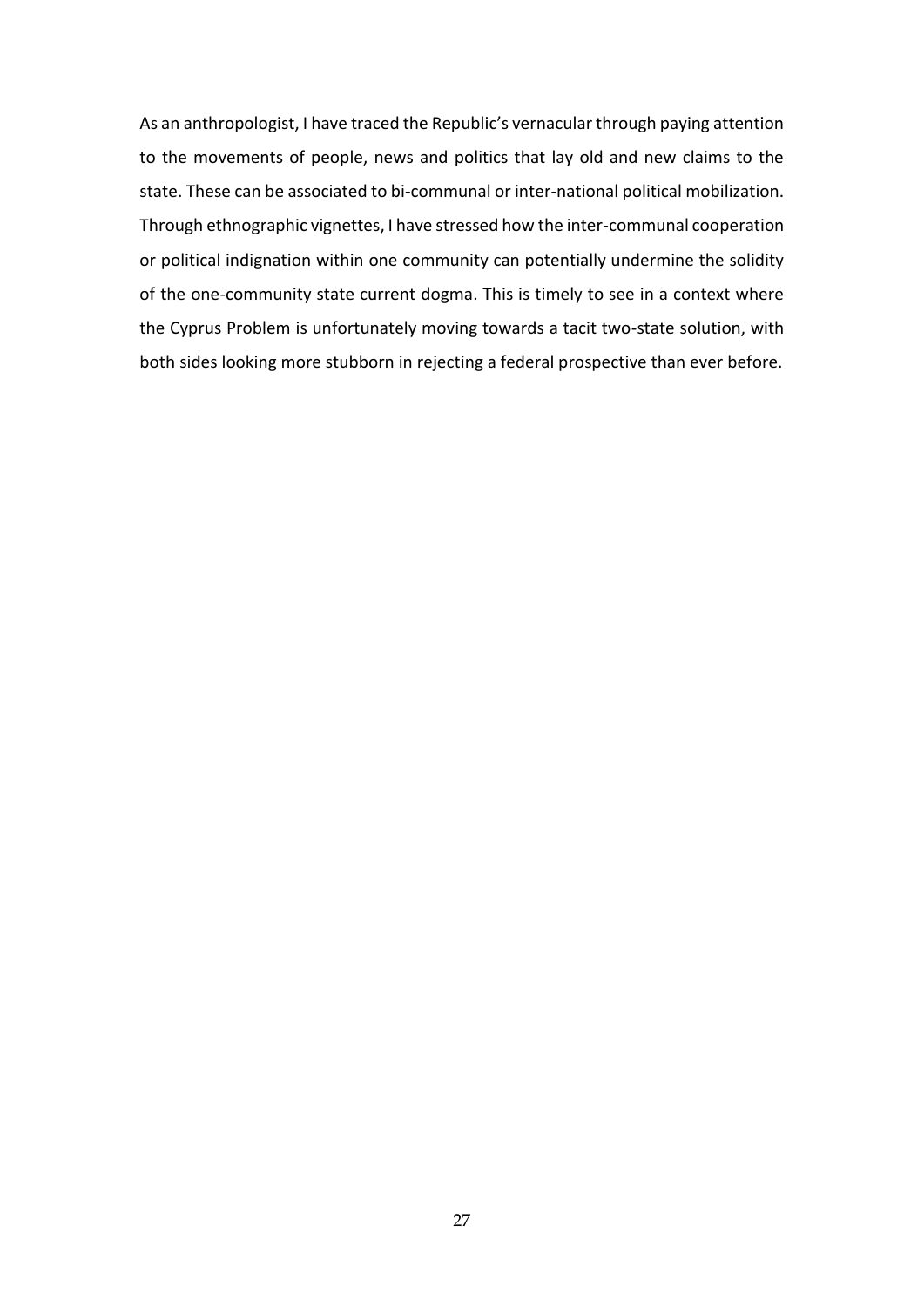### <span id="page-28-0"></span>Bibliography

Anthias, Floya. and Ayres, R. 1983. Ethnicity and Class in Cyprus, Race and Class, XXV, I.

---------. 1992. "Connecting 'Race' and Ethnic Phenomena", Sociology, 26(3).

Aretxaga, Begoña. 2003. Maddening states. Annual Review of Anthropology, 32: 393- 410.

Argyrou, Vassos. 1996 Tradition and Modernity in the Mediterranean: The Wedding as Symbolic Struggle. Cambridge: Cambridge University Press (paperback edition 2005)

Bryant, Rebecca. 2010a. The Past in Pieces - Belonging in the New Cyprus. University of Pennsylvania Press.

---------. 2010b. The State of Cypriot Silences. Cyprus Review, 22 (2): 113-122.

Bryant, Rebecca & Mete Hatay. 2011. Guns and guitars: Simulating sovereignty in a state of siege. American Ethnologist, 38 (4), (pp. 631-649).

Charalambous, Giorgos and Gregoris Ioannou. 2017. Party systems, party-society linkages, and contentious acts: Cyprus in a comparative, Southern European perspective. Mobilization: An International Quarterly¸22(1): 97-119.

Constantinou, Costas. 2008. On the Cypriot states of exception. International Political Sociology, 2: 145-164.

---------. 2010. Cyprus In-dependence and the problem of sovereignty. The Cyprus Review 22(2): 17-31.

Constantinou, Costas and Yannis Papadakis. 2011. The Cypriot State(s) in situ: Crossethnic contact and the discourse of recognition, Global Society, 15(2):125-14.

Demetriou, Olga. 2018. Refugeehood and the post-conflict subject: Reconsidering minor losses. New York: CUNY Press.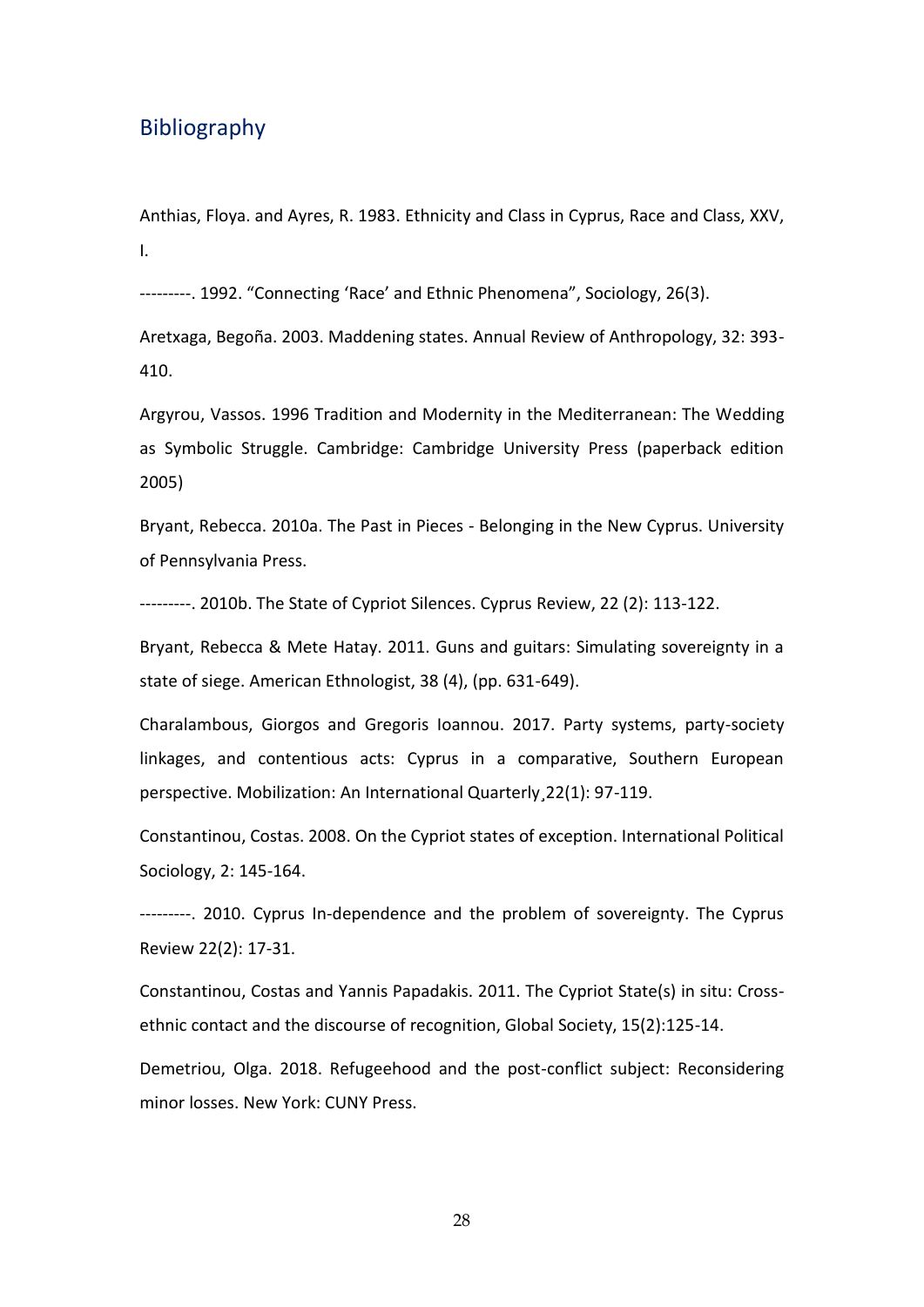Hadjikyriakou, Antonis. 2016. The Ottomanization of Cyprus: towards a spatial imagination beyond the centre-province binary. Journal of Mediterranean Studies, 25(2): 81-96.

Navaro-Yashin, Yael. 2003. "'Life is Dead Here': Sensing the Political in 'No Man's Land'." Anthropological Theory, 3(1): 107-125.

---------. 2005. "Confinement and the Imagination: Sovereignty and Subjectivity in a Quasi-State", in Thomas Blom Hansen and Finn Steputtat (eds.), Sovereign Bodies: Citizens, Migrants and States in the Postcolonial World. Princeton: Princeton University Press, 2005, pp. 103-119.

---------. The Make-Believe Space: Affective Geography in a Post-War Polity. Durham: Duke University Press.

Ioannou, Gregoris. 2019. O Ντενκτάς στο Νότο: Η κανονικοποίηση της διχοτόμησης στην ελληνοκυπριακή πλευρά. Denktaşin the South: The normalization of the division on the Southern side (O Denktash sto Noto: H kanonikopoiisi tis dihotomisis stin Ellinoypriaki plevra). Thessaloniki: Psifides.

Panayiotou, Andreas. 2005. «Συνοριακές εμπειρίες: Ερμηνεύοντας τον πατριωτισμό της Κυπριακής Αριστεράς» [Border Experiences: Interpreting the Patriotism of the Cypriot Left] in Trimikliniotis, N. (ed.), Το Πορτοκαλί της Κύπρου [The Orange colour of Cyprus]. Athens: Nisos, pp. 43-74.

---------. 2006. Models of Compromise and 'Power Sharing' in the Experience of Cypriot Modernity. The Cyprus Review 18 (2), 75-103

---------. 2007. Lenin in the coffee shop: The communist alternative and forms of nonwestern modernity. Postcolonial Studies 9 (3), 267-280.

---------. 2012. 'Border Dialectics: Cypriot Social and Historical Movements in a World Systemic Context', in Trimikliniotis, Nicos and Umut Bozkurt (eds.), Beyond a Divided Cyprus: A State and Society in Transformation. New York: MacMillan Palgrave, pp.67– 82.

Peristiany, Nico. 1995. Right-left, greek-centrism-cypriot-centrism: The pendulum of collective identifications after 1974. Δεξιά-αριστερά, ελληνοκεντρισμός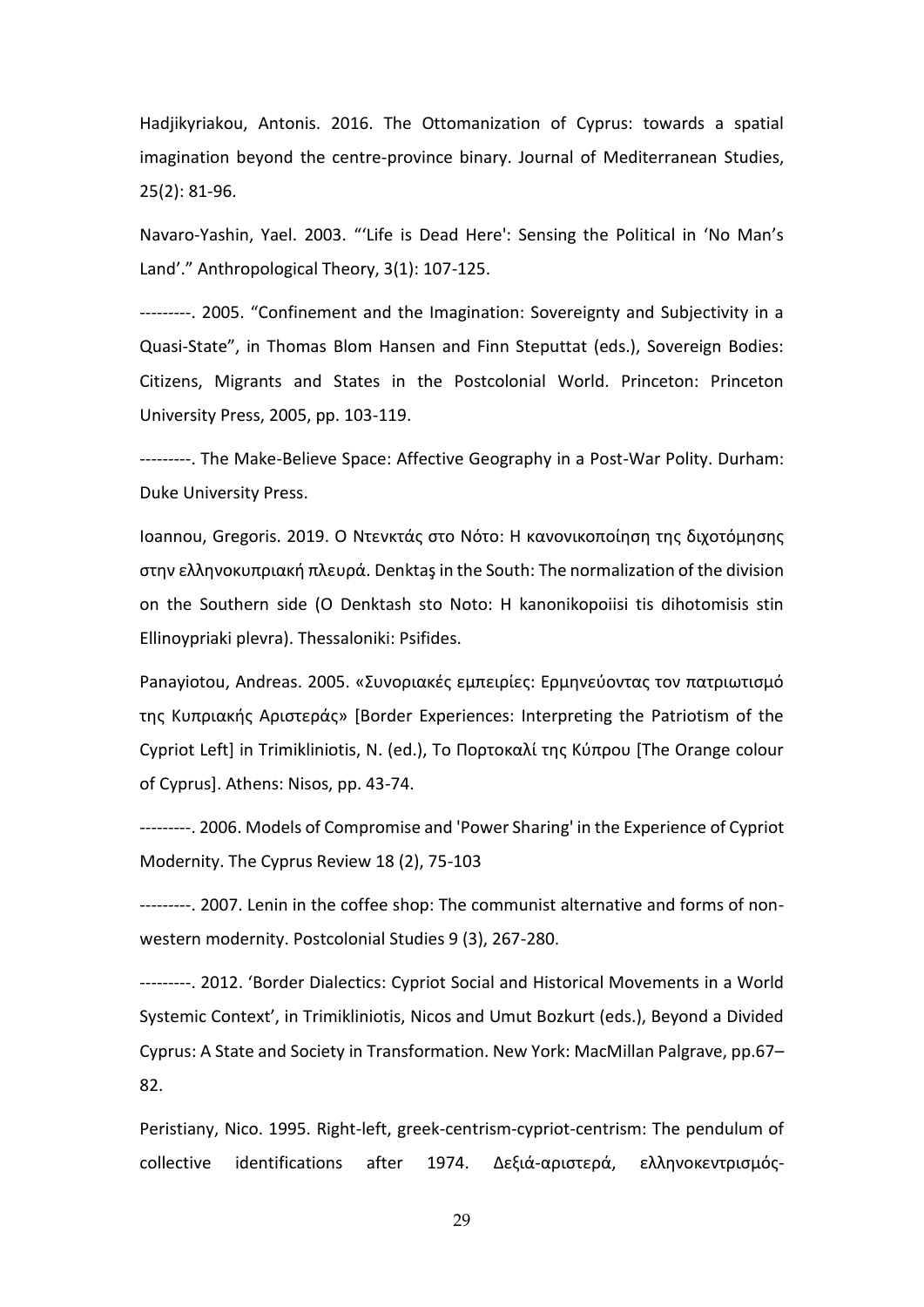κυπριοκεντρισμός: Το εκκρεμές των συλλογικών ταυτίσεων μετά το 1974. Ιn: Peristiany, Nico and Tsaggaras, Giorgos, pp. 123-157.

Peristiany, Nico and Tsaggaras, Giorgos (editors). 1995. Ανατομία μίας μεταμόρφωσης: H Κύπρος μετά το 1974. Anatomy of a metamorphosis: Cyprus after 1974. Nicosia: Intercollege press.

Philippou, Nicos, 2007. Coffee house embellishments. Nicosia: University of Nicosia Press.

---------. 2010. The legibility of vernacular aesthetics. Photographies 3(1): 89-98.

Rakopoulos, Theodoros 2018. The global life of austerity (ed.).. New York and Oxford: Berghahn.

---------. 2021. The Republic of property (Or, when citizenship is for sale): Golden passports and political community in Cyprus. Η Δημοκρατία της ιδιοκτησίας (Η΄, όταν η ιθαγένεια πωλείται): Χρυσά διαβατήρια και πολιτική κοινότητα στην Κύπρο. Sychrona Themata, 150: 103-115.

---------. 2022 (forthcoming). The golden passport EUtopia: Offshore citizens in a global Republic. Social Anthropology.

---------. 2023 (forthcoming). Citizenship for sale: The global market for passports in Cyprus. Manchester: University of Manchester Press.

Rakopoulos, Theodoros and Leandros Fischer. 2020. In Cyprus, the golden passports scheme shows us how capitalism and corruption go hand in hand. Jacobin

Roufos, Rodis. 2011 (1960). Η χάλκινη εποχή: Το μυθιστόρημα του κυπριακκού αγώνα. (The copper age: The Cypriot struggle's novel). Athens: Estia.Sant-Cassia, Paul. 1993. Banditry, Myth and Terror in Cyprus and other Mediterranean Societies. Comparative Studies in Society and History, 773-795

---------. 1995. "Divided past and united present: Perceptions of the Greek extremist nationalism in Cyprus". In: Peristiany, Nico and Tsaggaras, Giorgos, pp. 157-188.